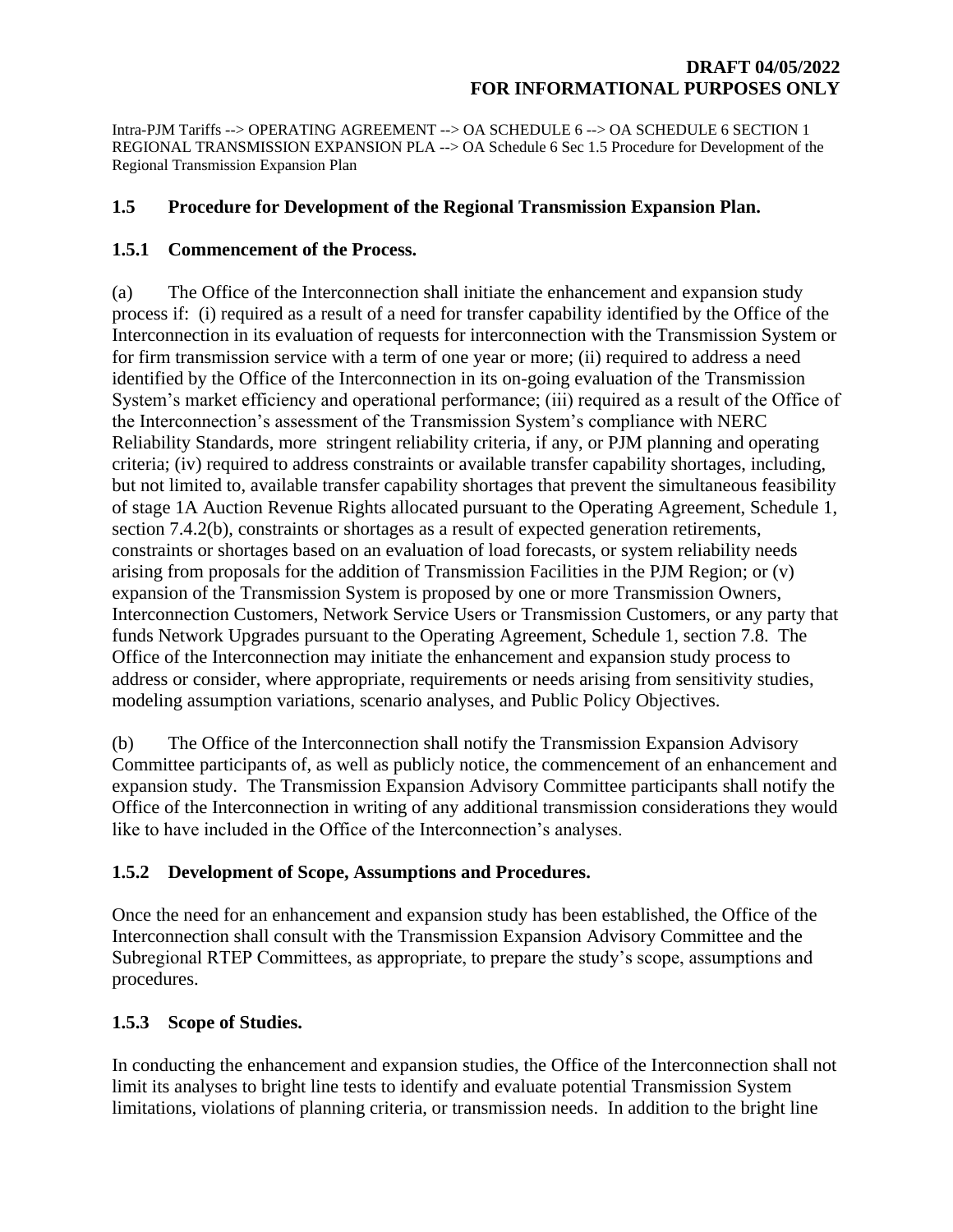Intra-PJM Tariffs --> OPERATING AGREEMENT --> OA SCHEDULE 6 --> OA SCHEDULE 6 SECTION 1 REGIONAL TRANSMISSION EXPANSION PLA --> OA Schedule 6 Sec 1.5 Procedure for Development of the Regional Transmission Expansion Plan

tests, the Office of the Interconnection shall employ sensitivity studies, modeling assumption variations, and scenario analyses, and shall also consider Public Policy Objectives in the studies and analyses, so as to mitigate the possibility that bright line metrics may inappropriately include or exclude transmission projects from the transmission plan. Sensitivity studies, modeling assumption variations, and scenario analyses shall take account of potential changes in expected future system conditions, including, but not limited to, load levels, transfer levels, fuel costs, the level and type of generation, generation patterns (including, but not limited to, the effects of assumptions regarding generation that is at risk for retirement and new generation to satisfy Public Policy Objectives), demand response, and uncertainties arising from estimated times to construct transmission upgrades. The Office of the Interconnection shall use the sensitivity studies, modeling assumption variations and scenario analyses in evaluating and choosing among alternative solutions to reliability, market efficiency and operational performance needs. The Office of the Interconnection shall provide the results of its studies and analyses to the Transmission Expansion Advisory Committee to consider the impact that sensitivities, assumptions, and scenarios may have on Transmission System needs and the need for transmission enhancements or expansions. Enhancement and expansion studies shall be completed by the Office of the Interconnection in collaboration with the affected Transmission Owners, as required. In general, enhancement and expansion studies shall include:

(a) An identification of existing and projected limitations on the Transmission System's physical, economic and/or operational capability or performance, with accompanying simulations to identify the costs of controlling those limitations. Potential enhancements and expansions will be proposed to mitigate limitations controlled by non-economic means.

(b) Evaluation and analysis of potential enhancements and expansions, including alternatives thereto, needed to mitigate such limitations.

(c) Identification, evaluation and analysis of potential transmission expansions and enhancements, demand response programs, and other alternative technologies as appropriate to maintain system reliability.

(d) Identification, evaluation and analysis of potential enhancements and expansions for the purposes of supporting competition, market efficiency, operational performance, and Public Policy Requirements in the PJM Region.

(e) Identification, evaluation and analysis of upgrades to support Incremental Auction Revenue Rights requested pursuant to the Operating Agreement, Schedule 1, section 7.8.

(f) Identification, evaluation and analysis of upgrades to support all transmission customers, including native load and network service customers.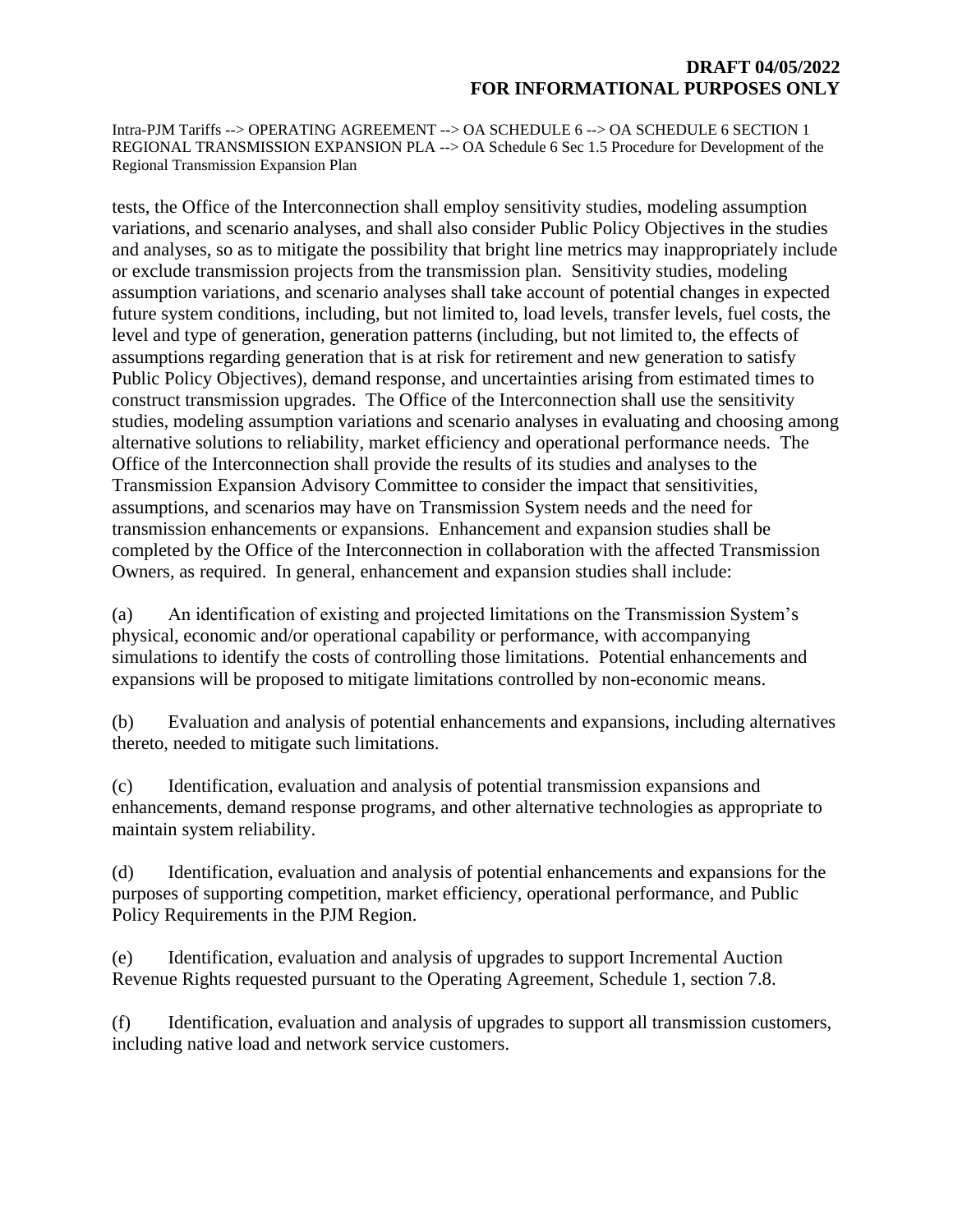(g) Engineering studies needed to determine the effectiveness and compliance of recommended enhancements and expansions, with the following PJM criteria: system reliability, operational performance, and market efficiency.

(h) Identification, evaluation and analysis of potential enhancements and expansions designed to ensure that the Transmission System's capability can support the simultaneous feasibility of all stage 1A Auction Revenue Rights allocated pursuant to the Operating Agreement, Schedule 1, section 7.4.2(b). Enhancements and expansions related to stage 1A Auction Revenue Rights identified pursuant to this Section shall be recommended for inclusion in the Regional Transmission Expansion Plan together with a recommended in-service date based on the results of the ten (10) year stage 1A simultaneous feasibility analysis. Any such recommended enhancement or expansion under this Operating Agreement, Schedule 6, section 1.5.3(h) shall include, but shall not be limited to, the reason for the upgrade, the cost of the upgrade, the cost allocation identified pursuant to the Operating Agreement, Schedule 6, section 1.5.6(m) and an analysis of the benefits of the enhancement or expansion, provided that any such upgrades will not be subject to a market efficiency cost/benefit analysis.

# **1.5.4 Supply of Data.**

(a) The Transmission Owners shall provide to the Office of the Interconnection on an annual or periodic basis as specified by the Office of the Interconnection, any information and data reasonably required by the Office of the Interconnection to perform the Regional Transmission Expansion Plan, including but not limited to the following: (i) a description of the total load to be served from each substation; (ii) the amount of any interruptible loads included in the total load (including conditions under which an interruption can be implemented and any limitations on the duration and frequency of interruptions); (iii) a description of all generation resources to be located in the geographic region encompassed by the Transmission Owner's transmission facilities, including unit sizes, VAR capability, operating restrictions, and any must-run unit designations required for system reliability or contract reasons; the (iv) current local planning information, including all criteria, assumptions and models used by the Transmission Owners, such as those used to develop Supplemental Projects. The data required under this Section shall be provided in the form and manner specified by the Office of the Interconnection.

(b) In addition to the foregoing, the Transmission Owners, those entities requesting transmission service and any other entities proposing to provide Transmission Facilities to be integrated into the PJM Region shall supply any other information and data reasonably required by the Office of the Interconnection to perform the enhancement and expansion study.

(c) The Office of the Interconnection also shall solicit from the Members, Transmission Customers and other interested parties, including but not limited to electric utility regulatory agencies within the States in the PJM Region, Independent State Agencies Committee, and the State Consumer Advocates, information required by, or anticipated to be useful to, the Office of the Interconnection in its preparation of the enhancement and expansion study, including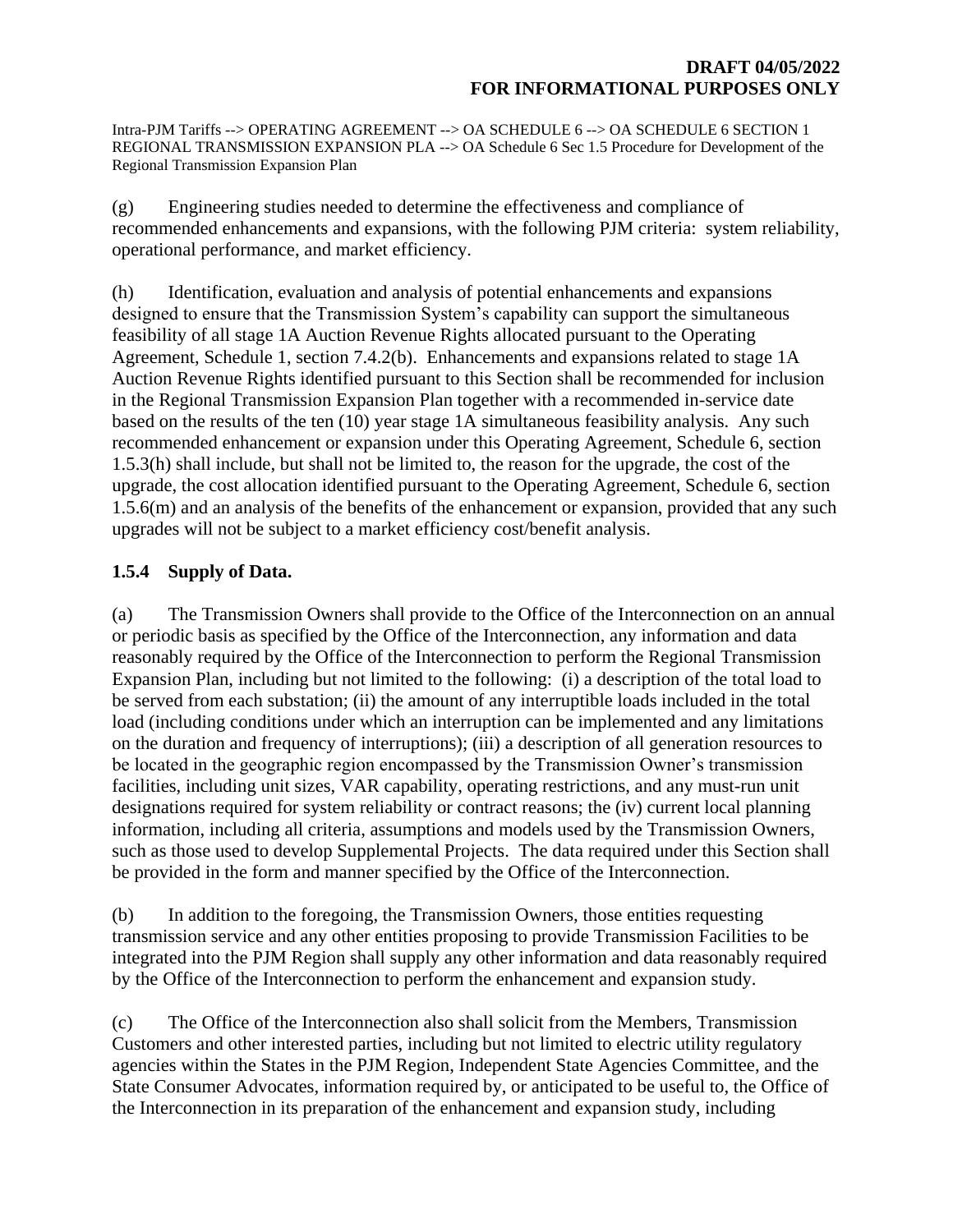information regarding potential sensitivity studies, modeling assumption variations, scenario analyses, and Public Policy Objectives that may be considered.

(d) The Office of the Interconnection shall supply to the Transmission Expansion Advisory Committee and the Subregional RTEP Committees reasonably required information and data utilized to develop the Regional Transmission Expansion Plan. Such information and data shall be provided pursuant to the appropriate protection of confidentiality provisions and Office of the Interconnection's CEII process.

(e) The Office of the Interconnection shall provide access through the PJM website, to the Transmission Owner's local planning information, including all criteria, assumptions and models used by the Transmission Owners in their internal planning processes, including the development of Supplemental Projects ("Local Plan Information"). Local Plan Information shall be provided consistent with: (1) any applicable confidentiality provisions set forth in the Operating Agreement, section 18.17; (2) the Office of the Interconnection's CEII process; and (3) any applicable copyright limitations. Notwithstanding the foregoing, the Office of the Interconnection may share with a third party Local Plan Information that has been designated as confidential, pursuant to the provisions for such designation as set forth in the Operating Agreement, section 18.17 and subject to: (i) agreement by the disclosing Transmission Owner consistent with the process set forth in this Operating Agreement; and (ii) an appropriate nondisclosure agreement to be executed by PJM Interconnection, L.L.C., the Transmission Owner and the requesting third party. With the exception of confidential, CEII and copyright protected information, Local Plan Information will be provided for full review by the Planning Committee, the Transmission Expansion Advisory Committee, and the Subregional RTEP Committees.

# **1.5.5 Coordination of the Regional Transmission Expansion Plan.**

(a) The Regional Transmission Expansion Plan shall be developed in accordance with the principles of interregional coordination with the Transmission Systems of the surrounding Regional Entities and with the local transmission providers, through the Transmission Expansion Advisory Committee and the Subregional RTEP Committee.

(b) The Regional Transmission Expansion Plan shall be developed taking into account the processes for coordinated regional transmission expansion planning established under the following agreements:

 Joint Operating Agreement Between the Midwest Independent System Operator, Inc. and PJM Interconnection, L.L.C., which is found at http://www.pjm.com/~/media/documents/agreements/joa-complete.ashx;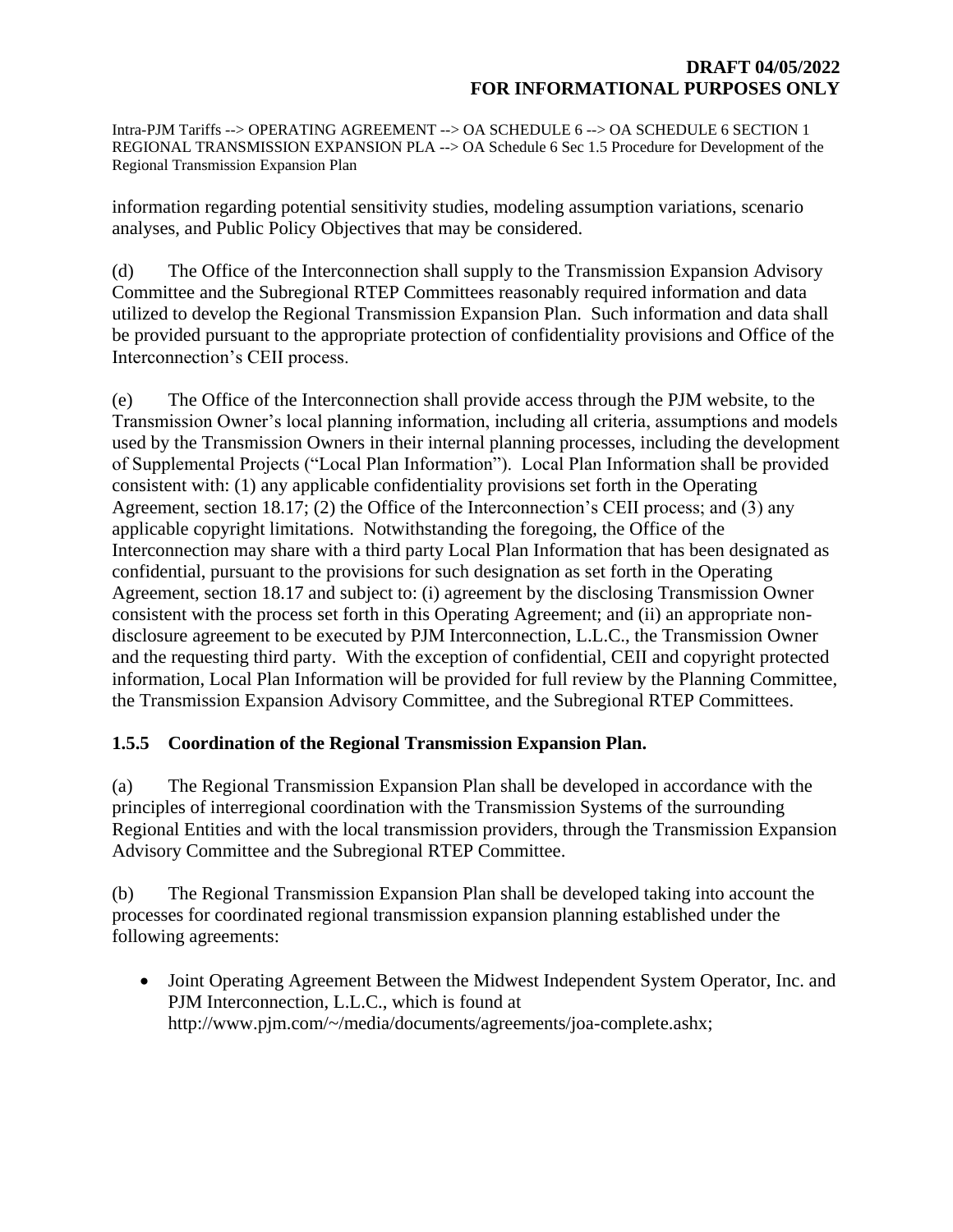- Northeastern ISO/RTO Planning Coordination Protocol, which is described at Schedule 6-B and found at [http://www.pjm.com/~/media/documents/agreements/northeastern-iso](http://www.pjm.com/~/media/documents/agreements/northeastern-iso-rto-planning-coordination-protocol.ashx)[rto-planning-coordination-protocol.ashx;](http://www.pjm.com/~/media/documents/agreements/northeastern-iso-rto-planning-coordination-protocol.ashx)
- Joint Operating Agreement Among and Between New York Independent System Operator Inc., which is found at [http://www.pjm.com/~/media/documents/agreements/nyiso-pjm.ashx;](http://www.pjm.com/~/media/documents/agreements/nyiso-pjm.ashx)
- Interregional Transmission Coordination Between the SERTP and PJM Regions, which is found at Operating Agreement, Schedule 6-A ;
- Allocation of Costs of Certain Interregional Transmission Projects Located in the PJM and SERTP Regions, which is located at Tariff, Schedule 12-B;
- Joint Reliability Coordination Agreement Between the Midwest Independent System Operator, Inc.; PJM Interconnection, L.L.C. and Progress Energy Carolinas.

(i) Coordinated regional transmission expansion planning shall also incorporate input from parties that may be impacted by the coordination efforts, including but not limited to, the Members, Transmission Customers, electric utility regulatory agencies in the PJM Region, and the State Consumer Advocates, in accordance with the terms and conditions of the applicable regional coordination agreements.

(ii) An entity, including existing Transmission Owners and Nonincumbent Developers, may submit potential Interregional Transmission Projects pursuant to the Operating Agreement, Schedule 6, section 1.5.8.

(c) The Regional Transmission Expansion Plan shall be developed by the Office of the Interconnection in consultation with the Transmission Expansion Advisory Committee during the enhancement and expansion study process.

(d) The Regional Transmission Expansion Plan shall be developed taking into account the processes for coordination of the regional and subregional systems.

# **1.5.6 Development of the Recommended Regional Transmission Expansion Plan.**

(a) The Office of the Interconnection shall be responsible for the development of the Regional Transmission Expansion Plan and for conducting the studies, including sensitivity studies and scenario analyses on which the plan is based. The Regional Transmission Expansion Plan, including the Regional RTEP Projects, the Subregional RTEP Projects and the Supplemental Projects shall be developed through an open and collaborative process with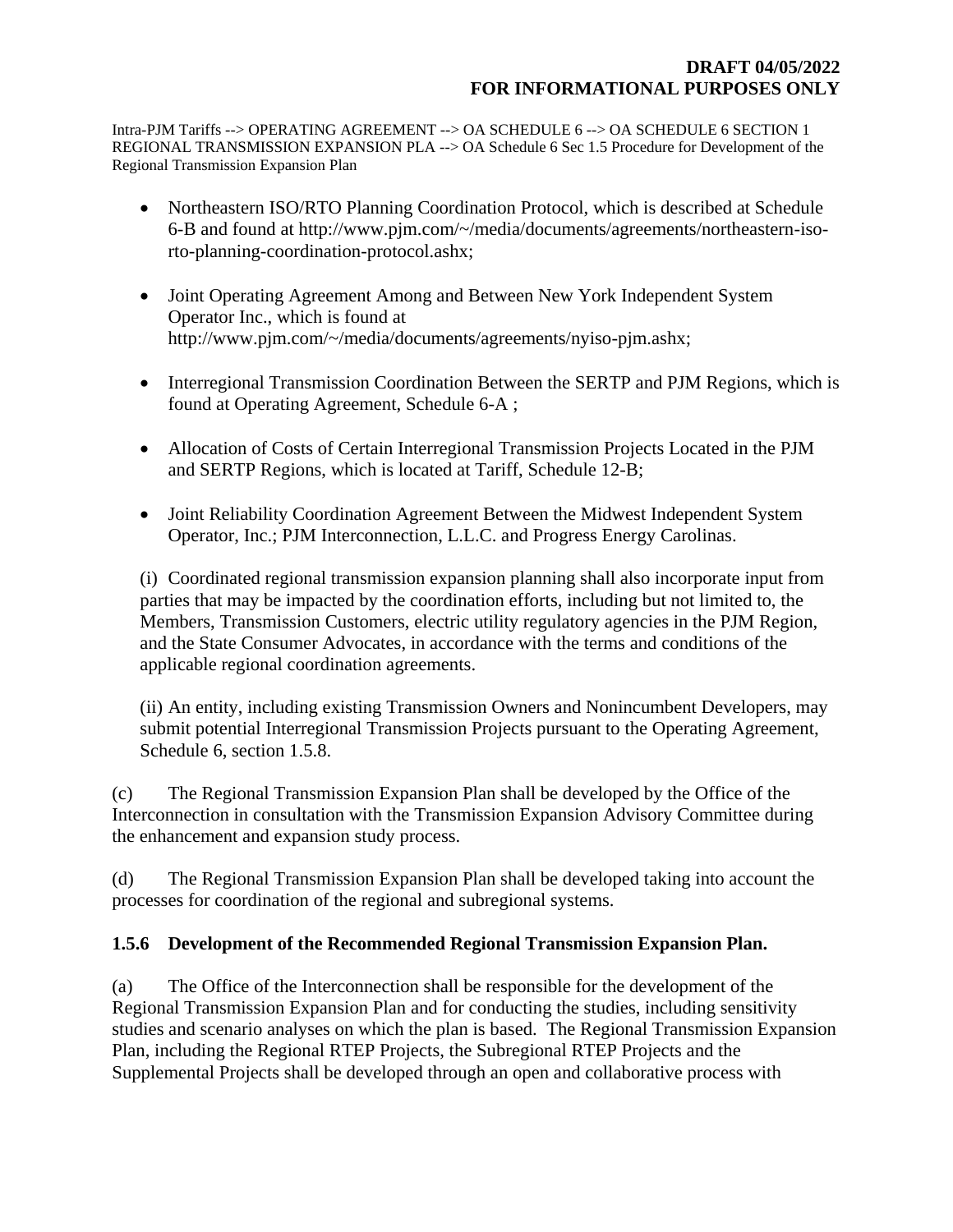opportunity for meaningful participation through the Transmission Expansion Advisory Committee and the Subregional RTEP Committees.

(b) The Transmission Expansion Advisory Committee and the Subregional RTEP Committees shall each facilitate a minimum of one initial assumptions meeting to be scheduled at the commencement of the Regional Transmission Expansion Plan process. The purpose of the assumptions meeting shall be to provide an open forum to discuss the following: (i) the assumptions to be used in performing the evaluation and analysis of the potential enhancements and expansions to the Transmission Facilities; (ii) Public Policy Requirements identified by the states for consideration in the Office of the Interconnection's transmission planning analyses; (iii) Public Policy Objectives identified by stakeholders for consideration in the Office of the Interconnection's transmission planning analyses; (iv) the impacts of regulatory actions, projected changes in load growth, demand response resources, energy efficiency programs, price responsive demand, generating additions and retirements, market efficiency and other trends in the industry; and (v) alternative sensitivity studies, modeling assumptions and scenario analyses proposed by the Committee participants. Prior to the initial assumptions meeting, the Transmission Expansion Advisory Committee and Subregional RTEP Committees participants will be afforded the opportunity to provide input and submit suggestions regarding the information identified in items (i) through (v) of this subsection. Following the assumptions meeting and prior to performing the evaluation and analyses of transmission needs, the Office of the Interconnection shall determine the range of assumptions to be used in the studies and scenario analyses, based on the advice and recommendations of the Transmission Expansion Advisory Committee and Subregional RTEP Committees and, through the Independent State Agencies, the statement of Public Policy Requirements provided individually by the states and any state member's assessment or prioritization of Public Policy Objectives proposed by other stakeholders. The Office of the Interconnection shall document and publicly post its determination for review. Such posting shall include an explanation of those Public Policy Requirements and Public Policy Objectives adopted at the assumptions stage to be used in performing the evaluation and analysis of transmission needs. Following identification of transmission needs and prior to evaluating potential enhancements and expansions to the Transmission System the Office of the Interconnection shall publicly post all transmission need information identified as described further in the Operating Agreement, Schedule 6, section 1.5.8(b) herein to support the role of the Subregional RTEP Committees in the development of the Local Plan and support the role of Transmission Expansion Advisory Committee in the development of the Regional Transmission Expansion Plan. The Office of the Interconnection shall also post an explanation of why other Public Policy Requirements and Public Policy Objectives introduced by stakeholders at the assumptions stage were not adopted.

(c) The Subregional RTEP Committees shall also schedule and facilitate meetings related to Supplemental Projects, as described in the Tariff, Attachment M-3.

(d) After the assumptions meeting(s), the Transmission Expansion Advisory Committee and the Subregional RTEP Committees shall facilitate additional meetings and shall post all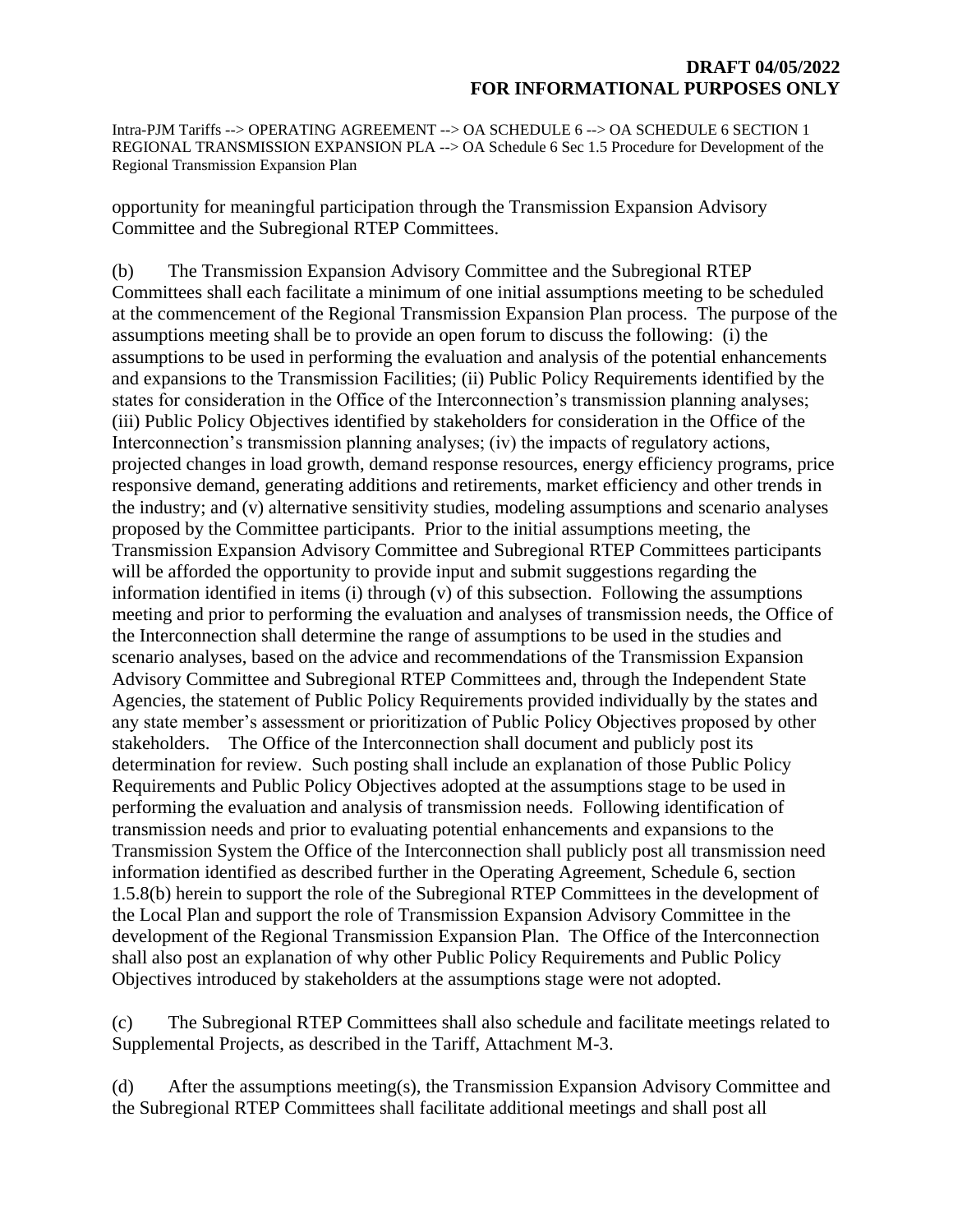Intra-PJM Tariffs --> OPERATING AGREEMENT --> OA SCHEDULE 6 --> OA SCHEDULE 6 SECTION 1 REGIONAL TRANSMISSION EXPANSION PLA --> OA Schedule 6 Sec 1.5 Procedure for Development of the Regional Transmission Expansion Plan

communications required to provide early opportunity for the committee participants (as defined in the Operating Agreement, Schedule 6, sections  $1.3(b)$  and  $1.3(c)$ ) to review, evaluate and offer comments and alternatives to the following arising from the studies performed by the Office of the Interconnection, including sensitivity studies and scenario analyses: (i) any identified violations of reliability criteria and analyses of the market efficiency and operational performance of the Transmission System; (ii) potential transmission solutions, including any acceleration, deceleration or modifications of a potential expansion or enhancement based on the results of sensitivities studies and scenario analyses; and (iii) the proposed Regional Transmission Expansion Plan. These meetings will be scheduled as deemed necessary by the Office of the Interconnection or upon the request of the Transmission Expansion Advisory Committee or the Subregional RTEP Committees. The Office of the Interconnection will provide updates on the status of the development of the Regional Transmission Expansion Plan at these meetings or at the regularly scheduled meetings of the Planning Committee.

(e) In addition, the Office of the Interconnection shall facilitate periodic meetings with the Independent State Agencies Committee to discuss: (i) the assumptions to be used in performing the evaluation and analysis of the potential enhancements and expansions to the Transmission Facilities; (ii) regulatory initiatives, as appropriate, including state regulatory agency initiated programs, and other Public Policy Objectives, to consider including in the Office of the Interconnection's transmission planning analyses; (iii) the impacts of regulatory actions, projected changes in load growth, demand response resources, energy efficiency programs, generating capacity, market efficiency and other trends in the industry; and (iv) alternative sensitivity studies, modeling assumptions and scenario analyses proposed by Independent State Agencies Committee. At such meetings, the Office of the Interconnection also shall discuss the current status of the enhancement and expansion study process. The Independent State Agencies Committee may request that the Office of Interconnection schedule additional meetings as necessary. The Office of the Interconnection shall inform the Transmission Expansion Advisory Committee and the Subregional RTEP Committees, as appropriate, of the input of the Independent State Agencies Committee and shall consider such input in developing the range of assumptions to be used in the studies and scenario analyses described in section (b), above.

(f) Upon completion of its studies and analysis, including sensitivity studies and scenario analyses the Office of the Interconnection shall post on the PJM website the violations, system conditions, economic constraints, and Public Policy Requirements as detailed in the Operating Agreement, Schedule 6, section 1.5.8(b) to afford entities an opportunity to submit proposed enhancements or expansions to address the posted violations, system conditions, economic constraints and Public Policy Requirements as provided for in the Operating Agreement, Schedule 6, section 1.5.8(c). Following the close of a proposal window, the Office of the Interconnection shall: (i) post all proposals submitted pursuant to the Operating Agreement, Schedule 6, section 1.5.8(c); (ii) consider proposals submitted during the proposal windows consistent with the Operating Agreement, Schedule 6, section 1.5.8(d) and develop a recommended plan. Following review by the Transmission Expansion Advisory Committee of proposals, the Office of the Interconnection, based on identified needs and the timing of such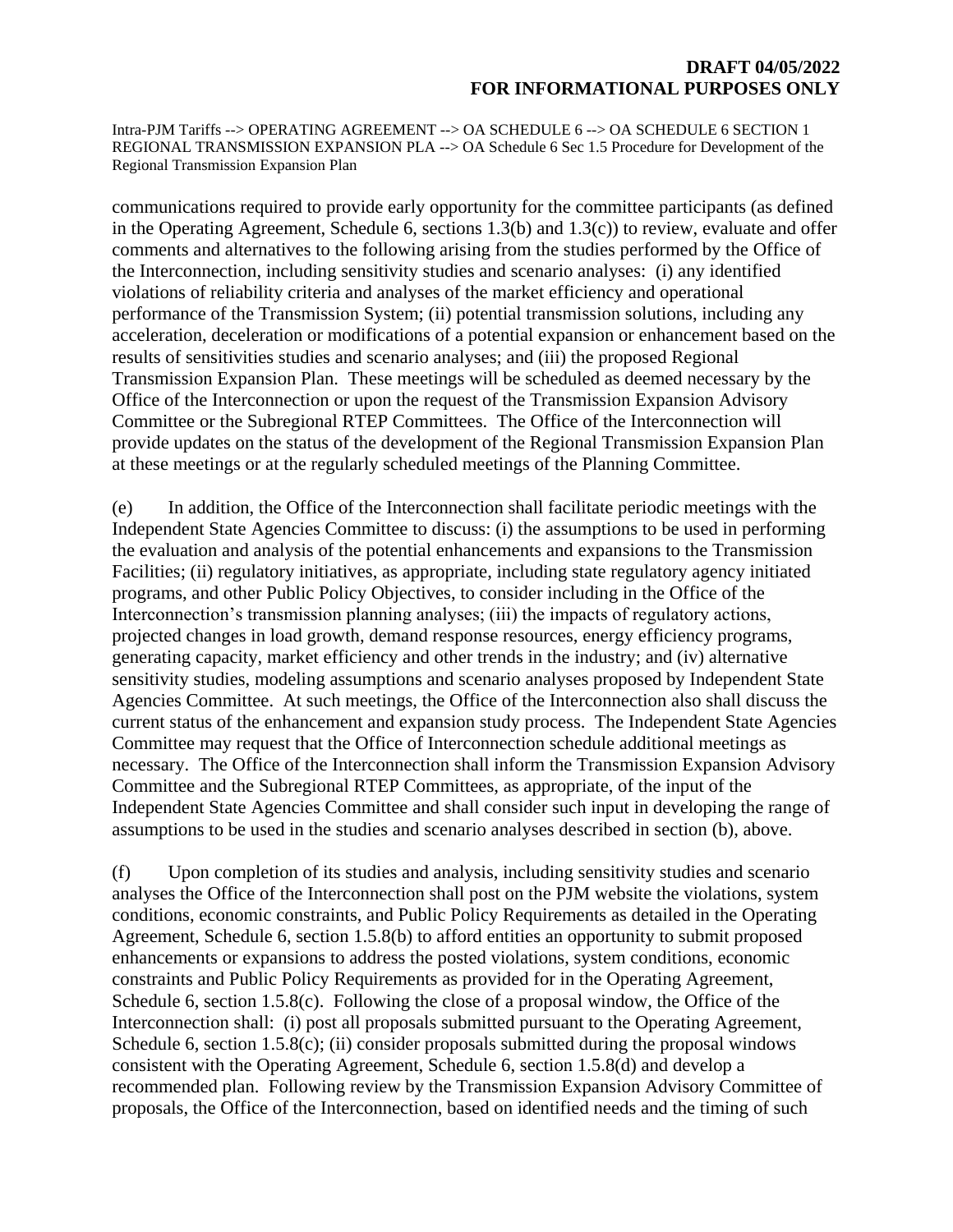Intra-PJM Tariffs --> OPERATING AGREEMENT --> OA SCHEDULE 6 --> OA SCHEDULE 6 SECTION 1 REGIONAL TRANSMISSION EXPANSION PLA --> OA Schedule 6 Sec 1.5 Procedure for Development of the Regional Transmission Expansion Plan

needs, and taking into account the sensitivity studies, modeling assumption variations and scenario analyses considered pursuant to the Operating Agreement, Schedule 6, section 1.5.3, shall determine, which more efficient or cost-effective enhancements and expansions shall be included in the recommended plan, including solutions identified as a result of the sensitivity studies, modeling assumption variations, and scenario analyses, that may accelerate, decelerate or modify a potential reliability, market efficiency or operational performance expansion or enhancement identified as a result of the sensitivity studies, modeling assumption variations and scenario analyses, shall be included in the recommended plan. The Office of the Interconnection shall post the proposed recommended plan for review and comment by the Transmission Expansion Advisory Committee. The Transmission Expansion Advisory Committee shall facilitate open meetings and communications as necessary to provide opportunity for the Transmission Expansion Advisory Committee participants to collaborate on the preparation of the recommended enhancement and expansion plan. The Office of the Interconnection also shall invite interested parties to submit comments on the plan to the Transmission Expansion Advisory Committee and to the Office of the Interconnection before submitting the recommended plan to the PJM Board for approval.

(g) The recommended plan shall separately identify enhancements and expansions for the three PJM subregions, the PJM Mid-Atlantic Region, the PJM West Region, and the PJM South Region, and shall incorporate recommendations from the Subregional RTEP Committees.

(h) The recommended plan shall separately identify enhancements and expansions that are classified as Supplemental Projects.

(i) The recommended plan shall identify enhancements and expansions that relieve transmission constraints and which, in the judgment of the Office of the Interconnection, are economically justified. Such economic expansions and enhancements shall be developed in accordance with the procedures, criteria and analyses described in the Operating Agreement, Schedule 6, sections 1.5.7 and 1.5.8.

(j) The recommended plan shall identify enhancements and expansions proposed by a state or states pursuant to the Operating Agreement, Schedule 6, section 1.5.9.

(k) The recommended plan shall include proposed Merchant Transmission Facilities within the PJM Region and any other enhancement or expansion of the Transmission System requested by any participant which the Office of the Interconnection finds to be compatible with the Transmission System, though not required pursuant to the Operating Agreement, Schedule 6, section 1.1, provided that (1) the requestor has complied, to the extent applicable, with the procedures and other requirements of the Tariff, Parts IV and VI; (2) the proposed enhancement or expansion is consistent with applicable reliability standards, operating criteria and the purposes and objectives of the regional planning protocol; (3) the requestor shall be responsible for all costs of such enhancement or expansion (including, but not necessarily limited to, costs of siting, designing, financing, constructing, operating and maintaining the pertinent facilities), and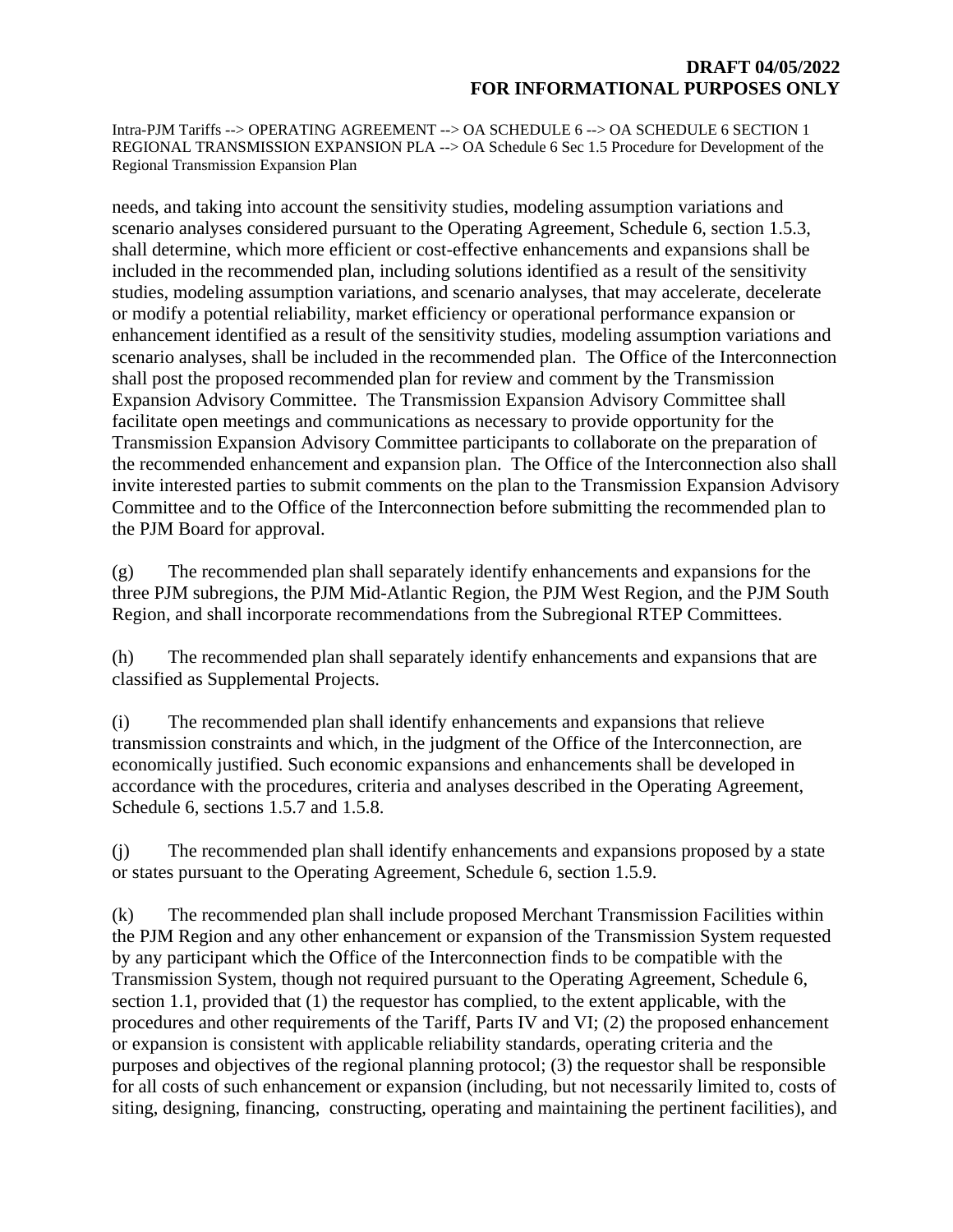(4) except as otherwise provided by the Tariff, Parts IV and VI with respect to Merchant Network Upgrades, the requestor shall accept responsibility for ownership, construction, operation and maintenance of the enhancement or expansion through an undertaking satisfactory to the Office of the Interconnection.

(l) For each enhancement or expansion that is included in the recommended plan, the plan shall consider, based on the planning analysis: other input from participants, including any indications of a willingness to bear cost responsibility for such enhancement or expansion; and, when applicable, relevant projects being undertaken to ensure the simultaneous feasibility of Stage 1A ARRs, to facilitate Incremental ARRs pursuant to the provisions of the Operating Agreement, Schedule 1, section 7.8, or to facilitate upgrades pursuant to the Tariff, Parts II, III, or VI, and designate one or more Transmission Owners or other entities to construct, own and, unless otherwise provided, finance the recommended transmission enhancement or expansion. Any designation under this paragraph of one or more entities to construct, own and/or finance a recommended transmission enhancement or expansion shall also include a designation of partial responsibility among them. Nothing herein shall prevent any Transmission Owner or other entity designated to construct, own and/or finance a recommended transmission enhancement or expansion from agreeing to undertake its responsibilities under such designation jointly with other Transmission Owners or other entities.

(m) Based on the planning analysis and other input from participants, including any indications of a willingness to bear cost responsibility for an enhancement or expansion, the recommended plan shall, for any enhancement or expansion that is included in the plan, designate (1) the Market Participant(s) in one or more Zones, or any other party that has agreed to fully fund upgrades pursuant to this Agreement or the PJM Tariff, that will bear cost responsibility for such enhancement or expansion, as and to the extent provided by any provision of the PJM Tariff or this Agreement, (2) in the event and to the extent that no provision of the PJM Tariff or this Agreement assigns cost responsibility, the Market Participant(s) in one or more Zones from which the cost of such enhancement or expansion shall be recovered through charges established pursuant to the Tariff, Schedule 12, and (3) in the event and to the extent that the Coordinated System Plan developed under the Joint Operating Agreement Between the Midwest Independent System Operator, Inc. and PJM Interconnection, L.L.C. assigns cost responsibility, the Market Participant(s) in one or more Zones from which the cost of such enhancement or expansion shall be recovered. Any designation under clause (2) of the preceding sentence (A) shall further be based on the Office of the Interconnection's assessment of the contributions to the need for, and benefits expected to be derived from, the pertinent enhancement or expansion by affected Market Participants and, (B) subject to FERC review and approval, shall be incorporated in any amendment to the Tariff, Schedule 12 that establishes a Transmission Enhancement Charge Rate in connection with an economic expansion or enhancement developed under the Operating Agreement, Schedule 6, sections 1.5.6(i) and 1.5.7, (C) the costs associated with expansions and enhancements required to ensure the simultaneous feasibility of stage 1A Auction Revenue Rights allocated pursuant to the Operating Agreement, Schedule 1, section 7 shall (1) be allocated across transmission zones based on each zone's stage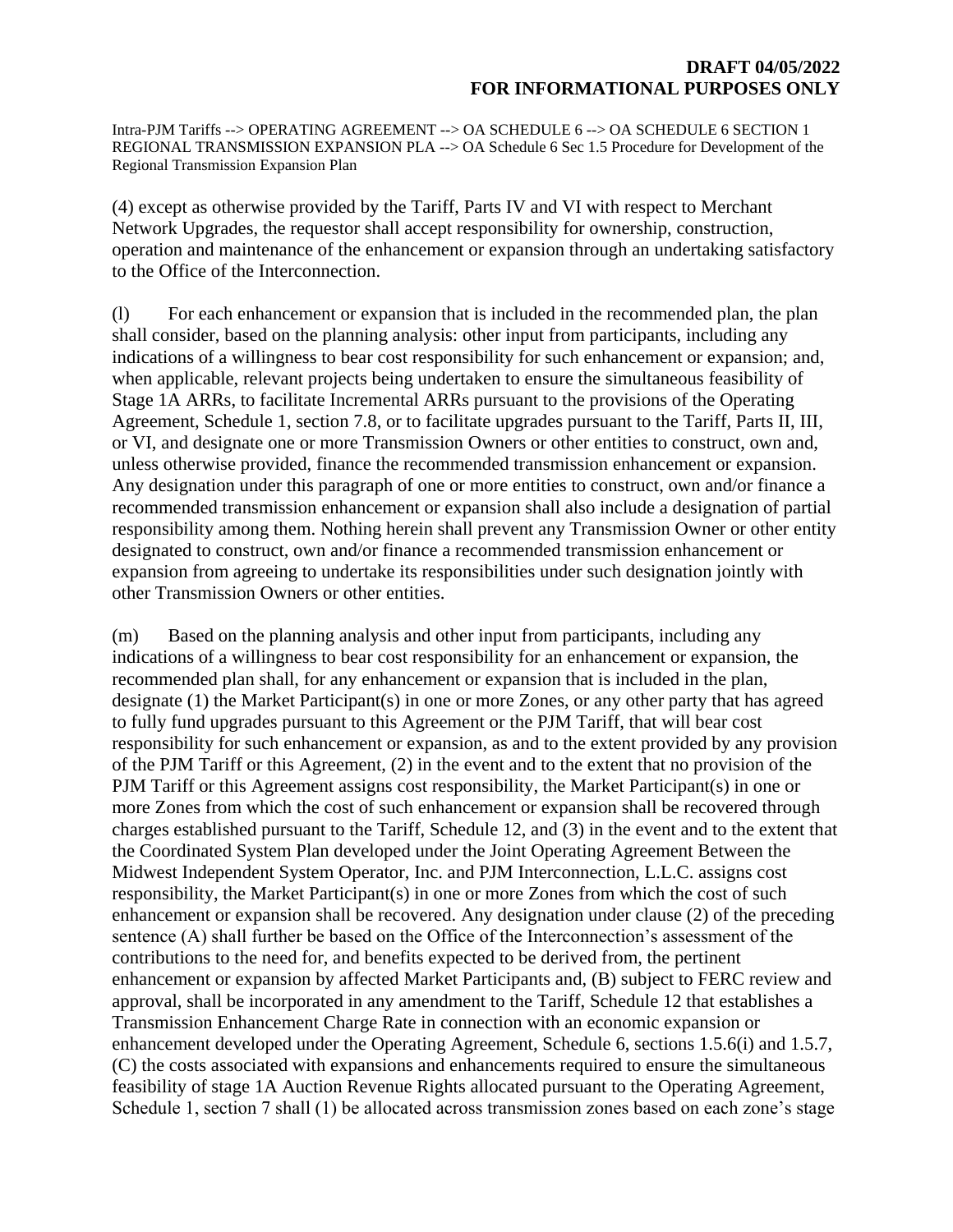1A eligible Auction Revenue Rights flow contribution to the total stage 1A eligible Auction Revenue Rights flow on the facility that limits stage 1A ARR feasibility and (2) within each transmission zone the Network Service Users and Transmission Customers that are eligible to receive stage 1A Auction Revenue Rights shall be the Responsible Customers under the Tariff, Schedule 12, section (b) for all expansions and enhancements included in the Regional Transmission Expansion Plan to ensure the simultaneous feasibility of stage 1A Auction Revenue Rights, and (D) the costs associated with expansions and enhancements required to reduce to zero the Locational Price Adder for LDAs as described in the Tariff, Attachment DD, section 15 shall (1) be allocated across Zones based on each Zone's pro rata share of load in such LDA and (2) within each Zone, to all LSEs serving load in such LDA pro rata based on such load.

Any designation under clause (3), above, (A) shall further be based on the Office of the Interconnection's assessment of the contributions to the need for, and benefits expected to be derived from, the pertinent enhancement or expansion by affected Market Participants, and (B), subject to FERC review and approval, shall be incorporated in an amendment to a Schedule of the PJM Tariff which establishes a charge in connection with the pertinent enhancement or expansion. Before designating fewer than all customers using Point-to-Point Transmission Service or Network Integration Transmission Service within a Zone as customers from which the costs of a particular enhancement or expansion may be recovered, Transmission Provider shall consult, in a manner and to the extent that it reasonably determines to be appropriate in each such instance, with affected state utility regulatory authorities and stakeholders. When the plan designates more than one responsible Market Participant, it shall also designate the proportional responsibility among them. Notwithstanding the foregoing, with respect to any facilities that the Regional Transmission Expansion Plan designates to be owned by an entity other than a Transmission Owner, the plan shall designate that entity as responsible for the costs of such facilities.

(n) Certain Regional RTEP Project(s) and Subregional RTEP Project(s) may not be required for compliance with the following PJM criteria: system reliability, market efficiency or operational performance, pursuant to a determination by the Office of the Interconnection. These Supplemental Projects shall be separately identified in the RTEP and are not subject to approval by the PJM Board.

### **1.5.7 Development of Economic-based Enhancements or Expansions.**

(a) Each year the Transmission Expansion Advisory Committee shall review and comment on the assumptions to be used in performing the market efficiency analysis to identify enhancements or expansions that could relieve transmission constraints that have an economic impact ("economic constraints"). Such assumptions shall include, but not be limited to, the discount rate used to determine the present value of the Total Annual Enhancement Benefit and Total Enhancement Cost, and the annual revenue requirement, including the recovery period, used to determine the Total Enhancement Cost. The discount rate shall be based on the Transmission Owners' most recent after-tax embedded cost of capital weighted by each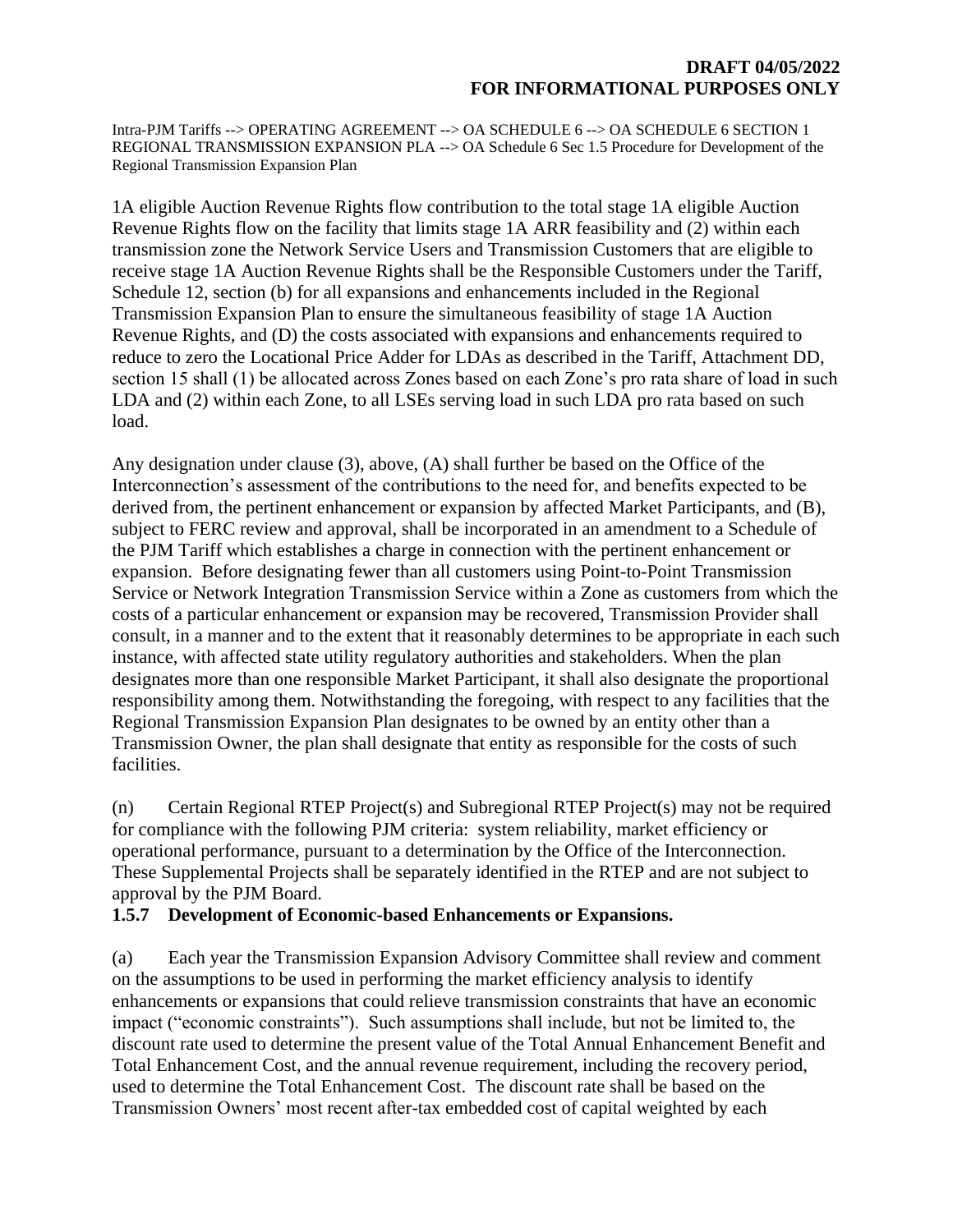Transmission Owner's total transmission capitalization. Each year, each Transmission Owner will be requested to provide the Office of the Interconnection with the Transmission Owner's most recent after-tax embedded cost of capital, total transmission capitalization, and levelized carrying charge rate, including the recovery period. The recovery period shall be consistent with recovery periods allowed by the Commission for comparable facilities. Prior to PJM Board consideration of such assumptions, the assumptions shall be presented to the Transmission Expansion Advisory Committee for review and comment. Following review and comment by the Transmission Expansion Advisory Committee, the Office of the Interconnection shall submit the assumptions to be used in performing the market efficiency analysis described in this Operating Agreement, Schedule 6, section 1.5.7 to the PJM Board for consideration.

(b) Following PJM Board consideration of the assumptions, the Office of the Interconnection shall perform a market efficiency analysis to compare the costs and benefits of: (i) accelerating reliability-based enhancements or expansions already included in the Regional Transmission Plan that if accelerated also could relieve one or more economic constraints; (ii) modifying reliability–based enhancements or expansions already included in the Regional Transmission Plan that as modified would relieve one or more economic constraints; and (iii) adding new enhancements or expansions that could relieve one or more economic constraints, but for which no reliability-based need has been identified. Economic constraints include, but are not limited to, constraints that cause: (1) significant historical gross congestion; (2) pro-ration of Stage 1B ARR requests as described in the Operating Agreement, Schedule 1, section 7.4.2(c); or (3) significant simulated congestion as forecasted in the market efficiency analysis. The timeline for the market efficiency analysis and comparison of the costs and benefits for items in the Operating Agreement, Schedule 6, section 1.5.7(b)(i-iii) is described in the PJM Manuals.

(c) The process for conducting the market efficiency analysis described in subsection (b) above shall include the following:

(i) The Office of the Interconnection shall identify and provide to the Transmission Expansion Advisory Committee a list of economic constraints to be evaluated in the market efficiency analysis.

(ii) The Office of the Interconnection shall identify any planned reliability-based enhancements or expansions already included in the Regional Transmission Expansion Plan, which if accelerated would relieve such constraints, and present any such proposed reliabilitybased enhancements and expansions to be accelerated to the Transmission Expansion Advisory Committee for review and comment. The PJM Board, upon consideration of the advice of the Transmission Expansion Advisory Committee, thereafter shall consider and vote to approve any accelerations.

(iii) The Office of the Interconnection shall evaluate whether including any additional Economic-based Enhancements or Expansions in the Regional Transmission Expansion Plan or modifications of existing Regional Transmission Expansion Plan reliability-based enhancements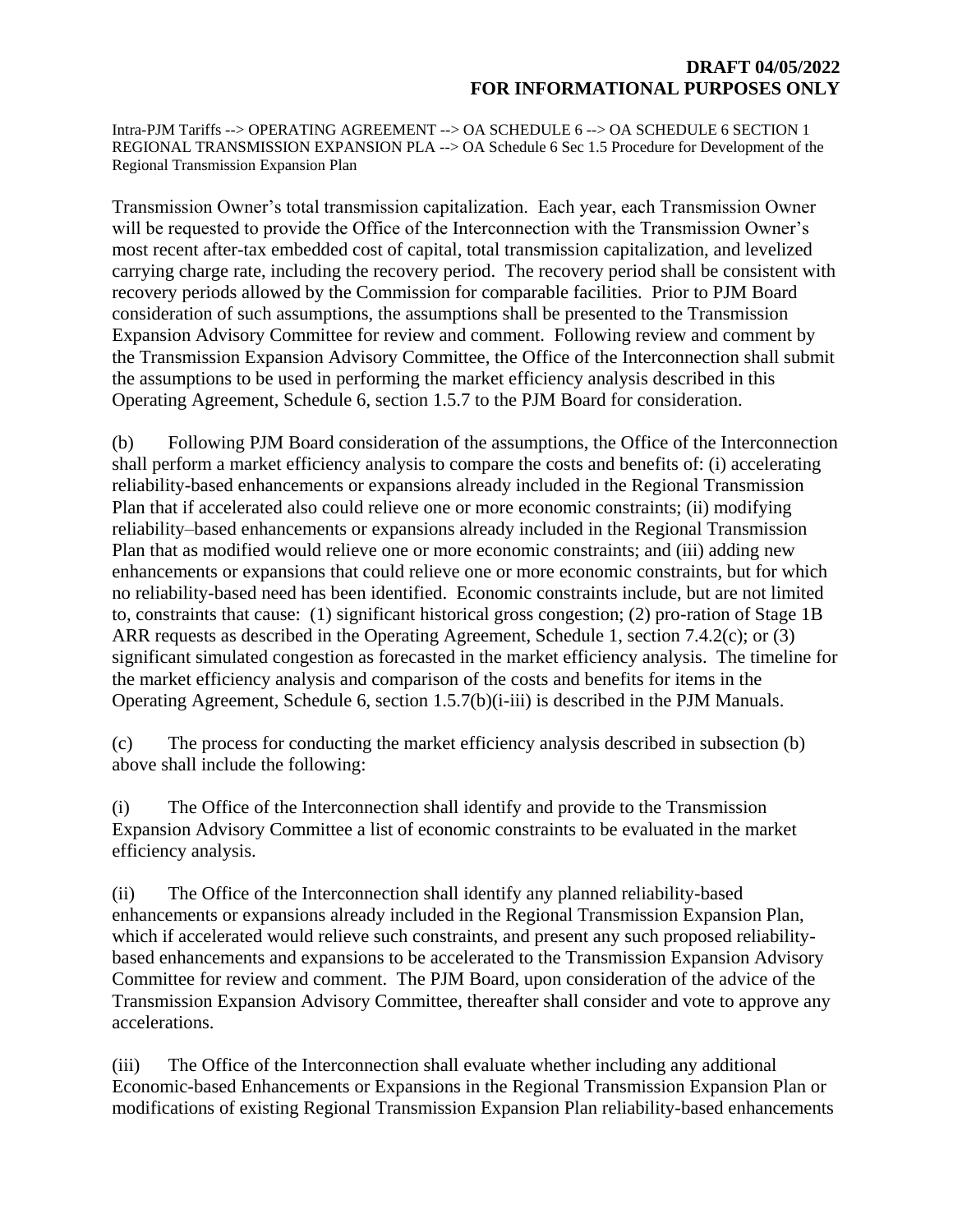Intra-PJM Tariffs --> OPERATING AGREEMENT --> OA SCHEDULE 6 --> OA SCHEDULE 6 SECTION 1 REGIONAL TRANSMISSION EXPANSION PLA --> OA Schedule 6 Sec 1.5 Procedure for Development of the Regional Transmission Expansion Plan

or expansions would relieve an economic constraint. In addition, pursuant to the Operating Agreement, Schedule 6, section 1.5.8(c), any market participant may submit to the Office of the Interconnection a proposal to construct an additional Economic-based Enhancement or Expansion to relieve an economic constraint. Upon completion of its evaluation, including consideration of any eligible market participant proposed Economic-based Enhancements or Expansions, the Office of the Interconnection shall present to the Transmission Expansion Advisory Committee a description of new Economic-based Enhancements or Expansions for review and comment. Upon consideration and advice of the Transmission Expansion Advisory Committee, the PJM Board shall consider any new Economic-based Enhancements or Expansions for inclusion in the Regional Transmission Plan and for those enhancements and expansions it approves, the PJM Board shall designate (a) the entity or entities that will be responsible for constructing and owning or financing the additional Economic-based Enhancements or Expansions, (b) the estimated costs of such enhancements and expansions, and (c) the market participants that will bear responsibility for the costs of the additional Economicbased Enhancements or Expansions pursuant to the Operating Agreement, Schedule 6, section 1.5.6(m). In the event the entity or entities designated as responsible for construction, owning or financing a designated new Economic-based Enhancement or Expansion declines to construct, own or finance the new Economic-based Enhancement or Expansion, the enhancement or expansion will not be included in the Regional Transmission Expansion Plan but will be included in the report filed with the FERC in accordance with the Operating Agreement, Schedule 6, sections 1.6 and 1.7. This report also shall include information regarding PJM Board approved accelerations of reliability-based enhancements or expansions that an entity declines to accelerate.

(d) To determine the economic benefits of accelerating or modifying planned reliabilitybased enhancements or expansions or of constructing additional Economic-based Enhancements or Expansions and whether such Economic-based Enhancements or Expansion are eligible for inclusion in the Regional Transmission Expansion Plan, the Office of the Interconnection shall perform and compare market simulations with and without the proposed accelerated or modified planned reliability-based enhancements or expansions or the additional Economic-based Enhancements or Expansions as applicable, using the Benefit/Cost Ratio calculation set forth below in this Operating Agreement, Schedule 6, section 1.5.7(d). An Economic-based Enhancement or Expansion shall be included in the Regional Transmission Expansion Plan recommended to the PJM Board, if the relative benefits and costs of the Economic-based Enhancement or Expansion meet a Benefit/Cost Ratio Threshold of at least 1.25:1.

The Benefit/Cost Ratio shall be determined as follows:

Benefit/Cost Ratio = [Present value of the Total Annual Enhancement Benefit for the 15 year *period starting with the RTEP Year (defined as current year plus five) minus benefits*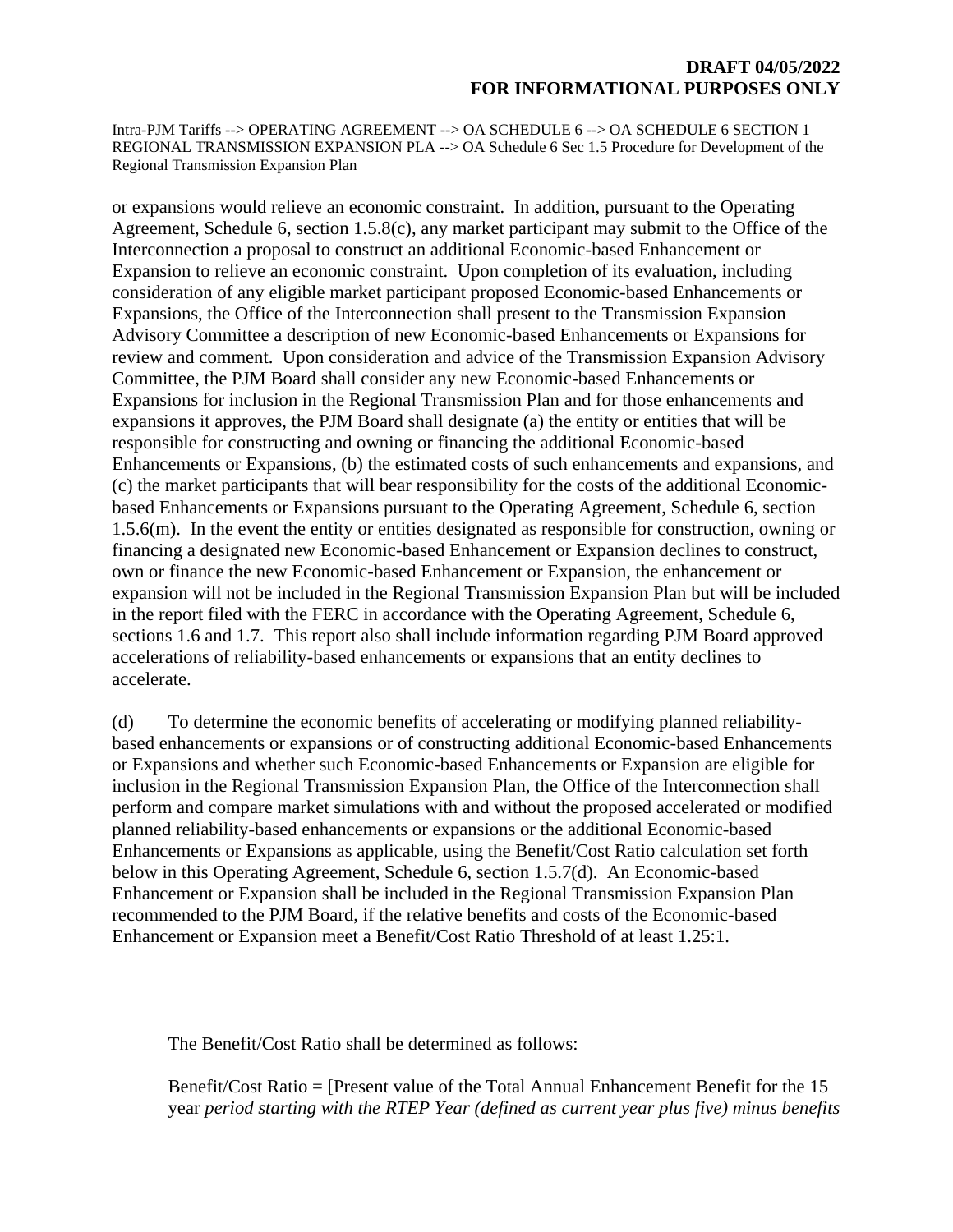Intra-PJM Tariffs --> OPERATING AGREEMENT --> OA SCHEDULE 6 --> OA SCHEDULE 6 SECTION 1 REGIONAL TRANSMISSION EXPANSION PLA --> OA Schedule 6 Sec 1.5 Procedure for Development of the Regional Transmission Expansion Plan

*for years when the project is not yet in-service*]  $\div$  [Present value of the Total] Enhancement Cost for the *same* 15 year *period*]

Where

Total Annual Enhancement Benefit = Energy Market Benefit + Reliability Pricing Model Benefit

and

For economic-based enhancements and expansions for which cost responsibility is assigned pursuant to the Tariff, Schedule 12, section (b)(i) the Energy Market Benefit is as follows:

Energy Market Benefit  $=$  [.50]  $*$  [Change in Total Energy Production Cost] + [.50] \* [Change in Load Energy Payment]

For economic-based enhancements and expansions for which cost responsibility is assigned pursuant to the Tariff, Schedule 12, section  $(b)(v)$  the Energy Market Benefit is as follows:

Energy Market Benefit = [1] \* [Change in Load Energy Payment] and

> Change in Total Energy Production Cost = [the estimated total annual fuel costs, variable O&M costs, and emissions costs of the dispatched resources in the PJM Region without the Economicbased Enhancement or Expansion] – [the estimated total annual fuel costs, variable O&M costs, and emissions costs of the dispatched resources in the PJM Region with the Economic-based Enhancement or Expansion]. The change in costs for purchases from outside of the PJM Region and sales to outside the PJM Region will be captured, if appropriate. Purchases will be valued at the Load Weighted LMP and sales will be valued at the Generation Weighted LMP.

and

Change in Load Energy Payment = [the annual sum of (the hourly estimated zonal load megawatts for each Zone) \* (the hourly estimated zonal Locational Marginal Price for each Zone without the Economic-based Enhancement or Expansion)] – [the annual sum of (the hourly estimated zonal load megawatts for each Zone)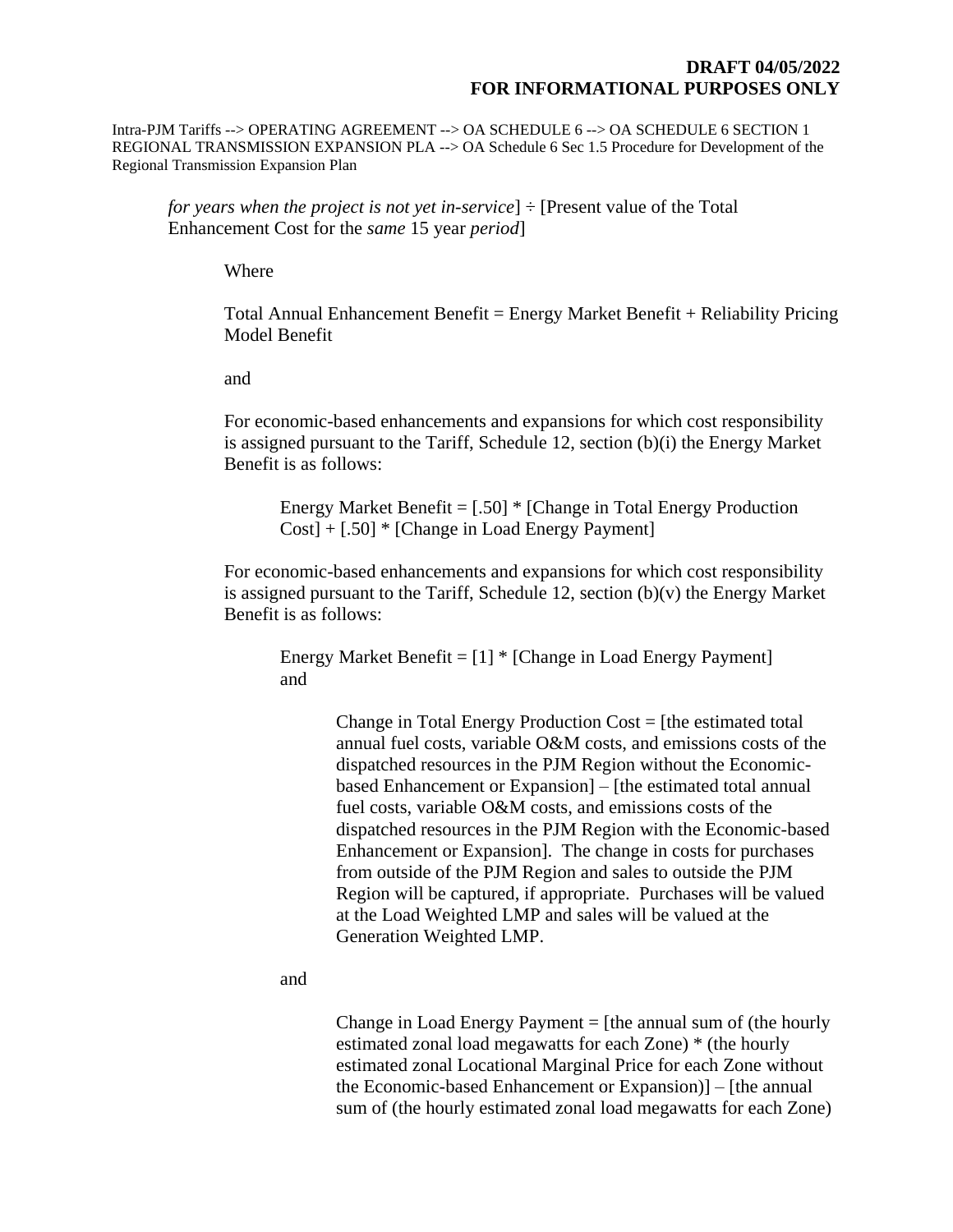> \* (the hourly estimated zonal Locational Marginal Price for each Zone with the Economic-based Enhancement or Expansion)] – [the change in value of transmission rights for each Zone with the Economic-based Enhancement or Expansion (as measured using currently allocated Auction Revenue Rights plus additional Auction Revenue Rights made available by the proposed acceleration or modification of the planned reliability-based enhancement or expansion or new Economic-based Enhancement or Expansion)]. The Change in the Load Energy Payment shall be the sum of the Change in the Load Energy Payment only of the Zones that show a decrease in the Load Energy Payment.

#### And

For economic-based enhancements and expansions for which cost responsibility is assigned pursuant to the Tariff, Schedule 12, section (b)(i) the Reliability Pricing Benefit is as follows:

Reliability Pricing Benefit  $=$  [.50]  $*$  [Change in Total System Capacity Cost] + [.50] \* [Change in Load Capacity Payment]

and

For economic-based enhancements or expansions for which cost responsibility is assigned pursuant to the Tariff, Schedule 12, section  $(b)(v)$  the Reliability Pricing Benefit is as follows:

Reliability Pricing Benefit =  $[1]$  \* [Change in Load Capacity Payment]

Change in Total System Capacity  $Cost = [the sum of (the$ megawatts that are estimated to be cleared in the Base Residual Auction under the Tariff, Attachment DD) \* (the prices that are estimated to be contained in the Sell Offers for each such cleared megawatt without the Economic-based Enhancement or Expansion)  $*$  (the number of days in the study year)] – [the sum of (the megawatts that are estimated to be cleared in the Base Residual Auction under the Tariff, Attachment DD) \* (the prices that are estimated to be contained in the Sell Offers for each such cleared megawatt with the Economic-based Enhancement or Expansion) \* (the number of days in the study year)]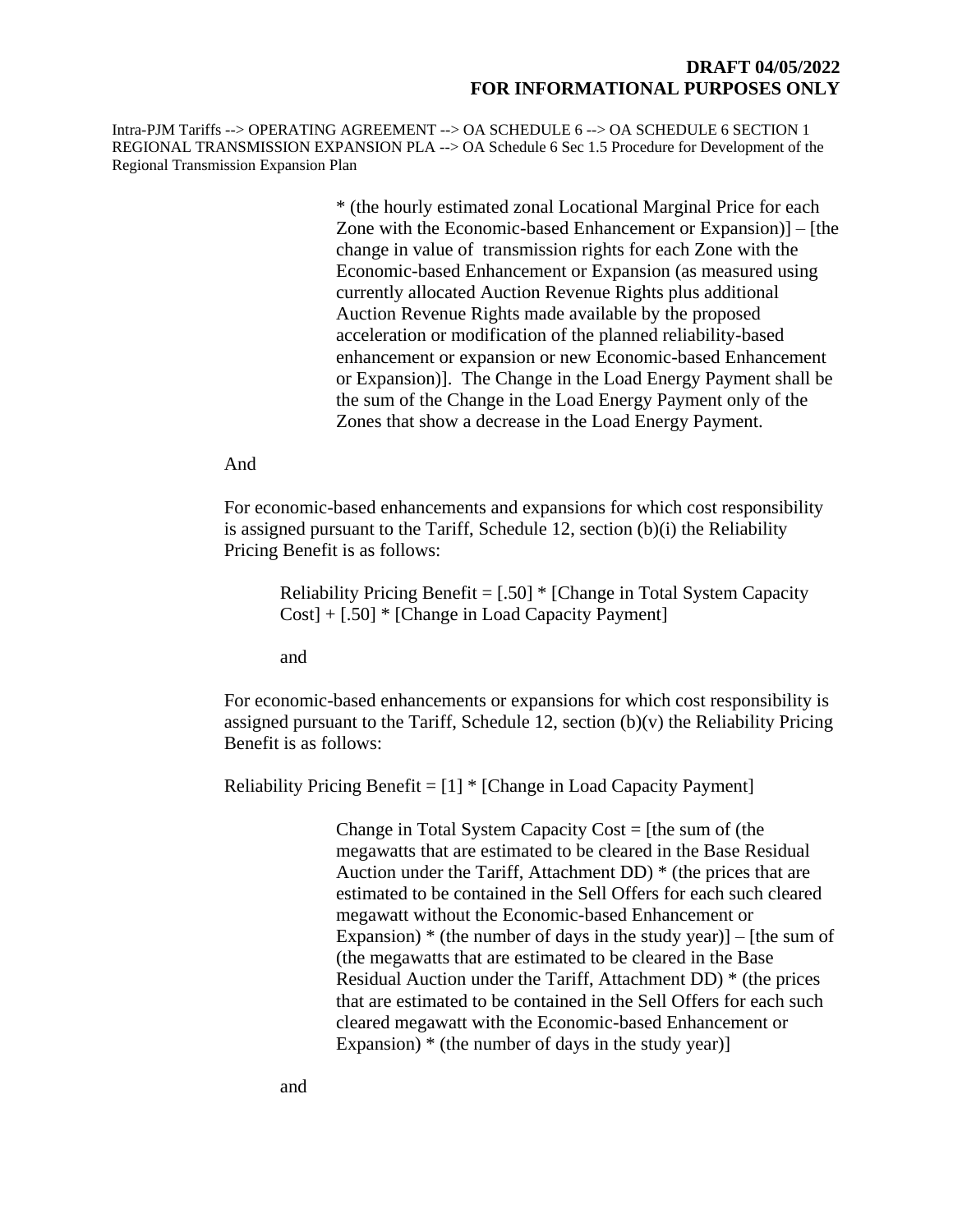Intra-PJM Tariffs --> OPERATING AGREEMENT --> OA SCHEDULE 6 --> OA SCHEDULE 6 SECTION 1 REGIONAL TRANSMISSION EXPANSION PLA --> OA Schedule 6 Sec 1.5 Procedure for Development of the Regional Transmission Expansion Plan

> Change in Load Capacity Payment  $=$  [the sum of (the estimated zonal load megawatts in each Zone) \* (the estimated Final Zonal Capacity Prices under the Tariff, Attachment DD without the Economic-based Enhancement or Expansion) \* (the number of days in the study year)] – [the sum of (the estimated zonal load megawatts in each Zone) \* (the estimated Final Zonal Capacity Prices under the Tariff, Attachment DD with the Economic-based Enhancement or Expansion)  $*$  (the number of days in the study year)]. The Change in Load Capacity Payment shall take account of the change in value of Capacity Transfer Rights in each Zone, including any additional Capacity Transfer Rights made available by the proposed acceleration or modification of the planned reliability-based enhancement or expansion or new Economicbased Enhancement or Expansion. The Change in the Load Capacity Payment shall be the sum of the change in the Load Capacity Payment only of the Zones that show a decrease in the Load Capacity Payment.

and

Total Enhancement Cost (except for accelerations of planned reliability $based enhancements or expansions) = the estimated annual revenue$ requirement for the Economic-based Enhancement or Expansion.

Total Enhancement Cost (for accelerations of planned reliability-based  $enhancements$  or  $expansions$ ) = the estimated change in annual revenue requirement resulting from the acceleration of the planned reliabilitybased enhancement or expansion, taking account of all of the costs incurred that would not have been incurred but for the acceleration of the planned reliability-based enhancement or expansion.

(e) For informational purposes only, to assist the Office of the Interconnection and the Transmission Expansion Advisory Committee in evaluating the economic benefits of accelerating planned reliability-based enhancements or expansions or of constructing a new Economic-based Enhancement or Expansion, the Office of the Interconnection shall calculate and post on the PJM website the change in the following metrics on a zonal and system-wide basis: (i) total energy production costs (fuel costs, variable O&M costs and emissions costs);(ii) total load energy payments (zonal load MW times zonal load Locational Marginal Price); (iii) total generator revenue from energy production (generator MW times generator Locational Marginal Price); (iv) Financial Transmission Right credits (as measured using currently allocated Auction Revenue Rights plus additional Auction Revenue Rights made available by the proposed acceleration or modification of a planned reliability-based enhancement or expansion or new Economic-based Enhancement or Expansion); (v) marginal loss surplus credit; and (vi) total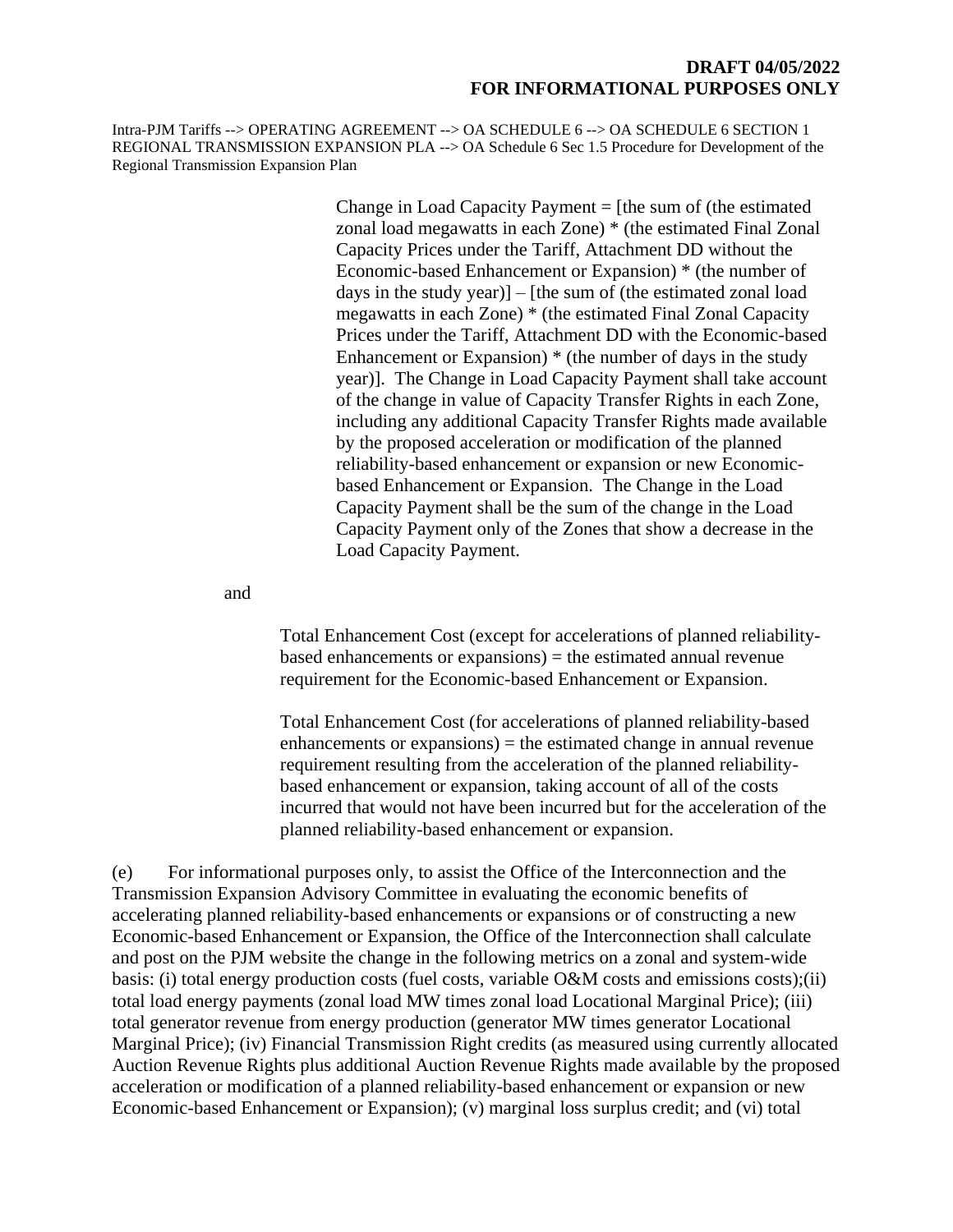capacity costs and load capacity payments under the Office of the Interconnection's Commission-approved capacity construct.

(f) To assure that new Economic-based Enhancements or Expansions included in the Regional Transmission Expansion Plan continue to be cost beneficial, the Office of the Interconnection annually shall review the costs and benefits of constructing such enhancements and expansions. In the event that there are changes in these costs and benefits, the Office of the Interconnection shall review the changes in costs and benefits with the Transmission Expansion Advisory Committee and recommend to the PJM Board whether the new Economic-based Enhancements or Expansions continue to provide measurable benefits, as determined in accordance with subsection (d), and should remain in the Regional Transmission Expansion Plan. The annual review of the costs and benefits of constructing new Economic-based Enhancements or Expansions included in the Regional Transmission Expansion Plan shall include review of changes in cost estimates of the Economic-based Enhancement or Expansion, and changes in system conditions, including but not limited to, changes in load forecasts, and anticipated Merchant Transmission Facilities, generation, and demand response, consistent with the requirements of the Operating Agreement, Schedule 6, section 1.5.7(i). The Office of the Interconnection will not be required to review annually the costs and benefits of constructing Economic-based Enhancements or Expansions with capital costs less than \$20 million if, based on updated cost estimates and the original benefits, the Benefit/Cost Ratio remains at or above 1.25. The Office of the Interconnection shall no longer be required to review costs and benefits of constructing Economic-based Enhancements and Expansions once: (i) a certificate of public convenience and necessity or its equivalent is granted by the state or relevant regulatory authority in which such enhancements or expansions will be located; or (ii) if a certificate of public convenience and necessity or its equivalent is not required by the state or relevant regulatory authority in which an economic-based enhancement or expansion will be located, once construction activities commence at the project site.

(g) For new economic enhancements or expansions with costs in excess of \$50 million, an independent review of such costs shall be performed to assure both consistency of estimating practices and that the scope of the new Economic-based Enhancements or Expansions is consistent with the new Economic-based Enhancements or Expansions as recommended in the market efficiency analysis.

(h) At any time, market participants may submit to the Office of the Interconnection requests to interconnect Merchant Transmission Facilities or generation facilities pursuant to the Tariff, Parts IV and VI that could address an economic constraint. In the event the Office of the Interconnection determines that the interconnection of such facilities would relieve an economic constraint, the Office of the Interconnection may designate the project as a "market solution" and, in the event of such designation, the Tariff, Part VI, Subpart B, section 216, as applicable, shall apply to the project.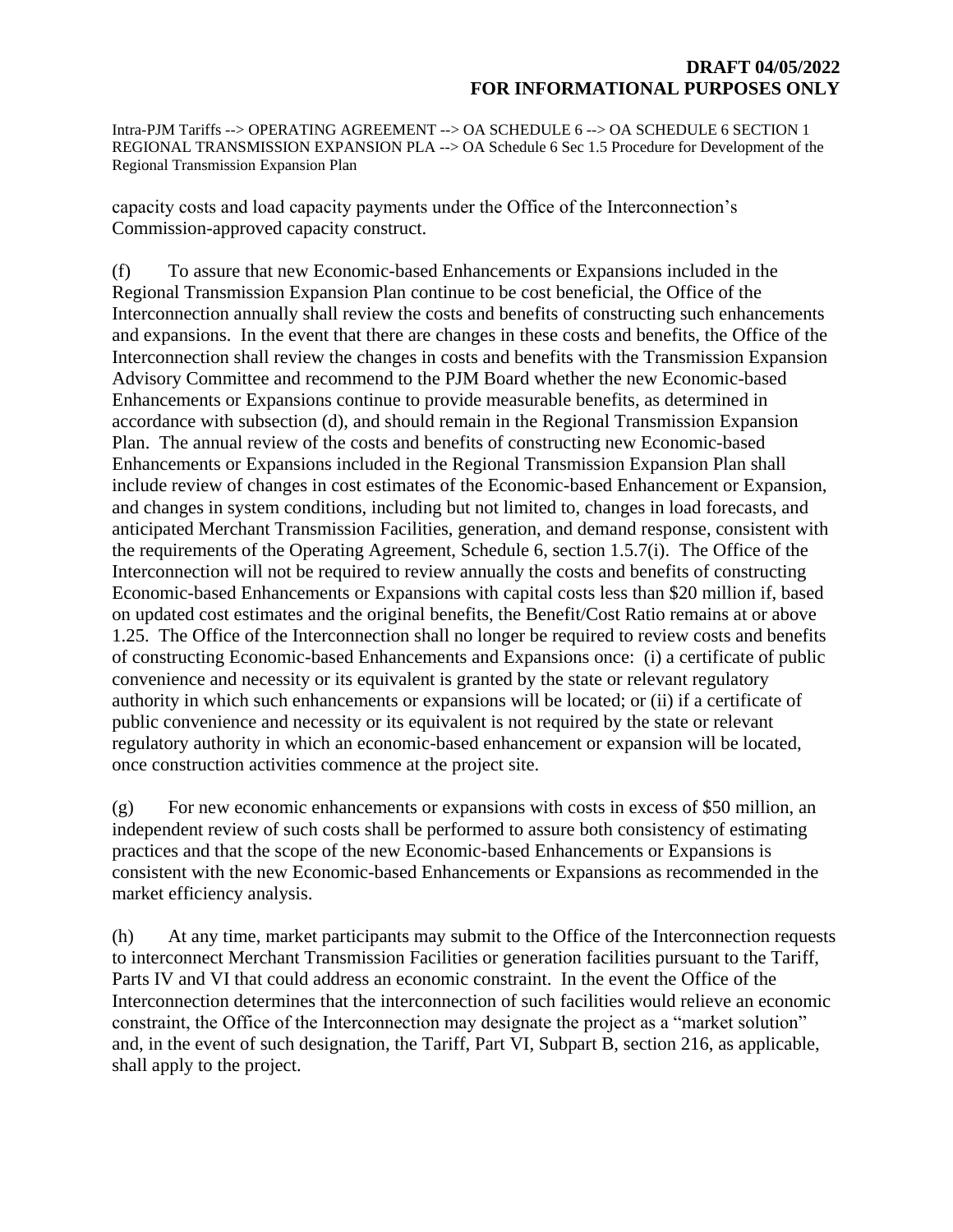(i) The assumptions used in the market efficiency analysis described in subsection (b) and any review of costs and benefits pursuant to subsection (f) shall include, but not be limited to, the following:

- (i) Timely installation of Qualifying Transmission Upgrades, that are committed to the PJM Region as a result of any Reliability Pricing Model Auction pursuant to the Tariff, Attachment DD or any FRR Capacity Plan pursuant to the RAA, Schedule 8.1.
- (ii) Availability of Generation Capacity Resources, as defined by the RAA, section 1.33, that are committed to the PJM Region as a result of any Reliability Pricing Model Auction pursuant to the Tariff, Attachment DD or any FRR Capacity Plan pursuant to the RAA, Schedule 8.1.
- (iii) Availability of Demand Resources that are committed to the PJM Region as a result of any Reliability Pricing Model Auction pursuant to the Tariff, Attachment DD or any FRR Capacity Plan pursuant to the RAA, Schedule 8.1.
- (iv) Addition of Customer Facilities pursuant to an executed Interconnection Service Agreement or executed Interim Interconnection Service Agreement for which Interconnection Service Agreement is expected to be executed. Facilities with an executed Facilities Study Agreement or suspended Interconnection Service Agreement may be included by the Office of the Interconnection after review with the Transmission Expansion Advisory Committee.
- (v) Addition of Customer-Funded Upgrades pursuant to an executed Interconnection Construction Service Agreement or an Upgrade Construction Service Agreement.
- (vi) Expected level of demand response over at least the ensuing fifteen years based on analyses that consider historic levels of demand response, expected demand response growth trends, impact of capacity prices, current and emerging technologies.
- (vii) Expected levels of potential new generation and generation retirements over at least the ensuing fifteen years based on analyses that consider generation trends based on existing generation on the system, generation in the PJM interconnection queues and Capacity Resource Clearing Prices under the Tariff,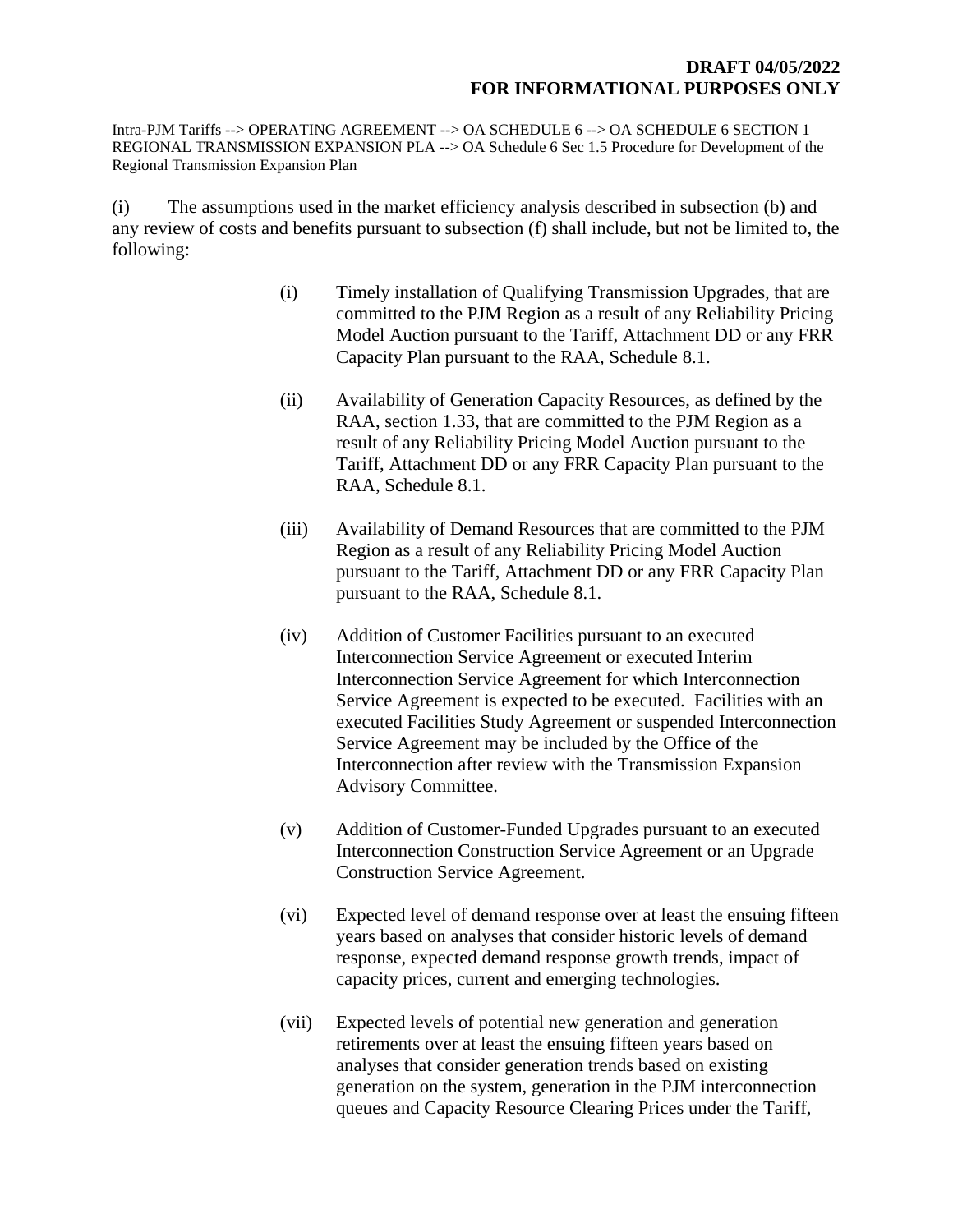Intra-PJM Tariffs --> OPERATING AGREEMENT --> OA SCHEDULE 6 --> OA SCHEDULE 6 SECTION 1 REGIONAL TRANSMISSION EXPANSION PLA --> OA Schedule 6 Sec 1.5 Procedure for Development of the Regional Transmission Expansion Plan

> Attachment DD. If the Office of the Interconnection finds that the PJM reserve requirement is not met in any of its future year market efficiency analyses then it will model Customer Facilities pursuant to an executed Facilities Study Agreement or suspended Interconnection Service Agreement, ranked by their commercial probability. Commercial probability utilizes historical data from the PJM interconnection queues to determine the likelihood of a Customer Facility, pursuant to an executed Facilities Study Agreement or suspended Interconnection Service Agreement, reaching commercial operation. If the Office of the Interconnection finds that the PJM reserve requirement is not met in any of its future year market efficiency analyses, following inclusion of the Customer Facilities discussed above in this section  $1.5.7(i)(vii)$ , then it will model adequate future generation based on type and location of generation in existing PJM interconnection queues and, if necessary, add transmission enhancements to address congestion that arises from such modeling.

(viii) Items (i) through (v) will be included in the market efficiency assumptions if qualified for consideration by the PJM Board. In the event that any of the items listed in (i) through (v) above qualify for inclusion in the market efficiency analysis assumptions, however, because of the timing of the qualification the item was not included in the assumptions used in developing the most recent Regional Transmission Expansion Plan, the Office of the Interconnection, to the extent necessary, shall notify any entity constructing an Economic-based Enhancement or Expansion that may be affected by inclusion of such item in the assumptions for the next market efficiency analysis described in subsection (b) and any review of costs and benefits pursuant to subsection (f) that the need for the Economic-based Enhancement or Expansion may be diminished or obviated as a result of the inclusion of the qualified item in the assumptions for the next annual market efficiency analysis or review of costs and benefits.

(j) For informational purposes only, with regard to Economic-based Enhancements or Expansions that are included in the Regional Transmission Expansion Plan pursuant to subsection (d) of this section 1.5.7, the Office of the Interconnection shall perform sensitivity analyses consistent with the Operating Agreement, Schedule 6, section 1.5.3 and shall provide the results of such sensitivity analyses to the Transmission Expansion Advisory Committee.

## **1.5.8 Development of Long-lead Projects, Short-term Projects, Immediate-need Reliability Projects, and Economic-based Enhancements or Expansions.**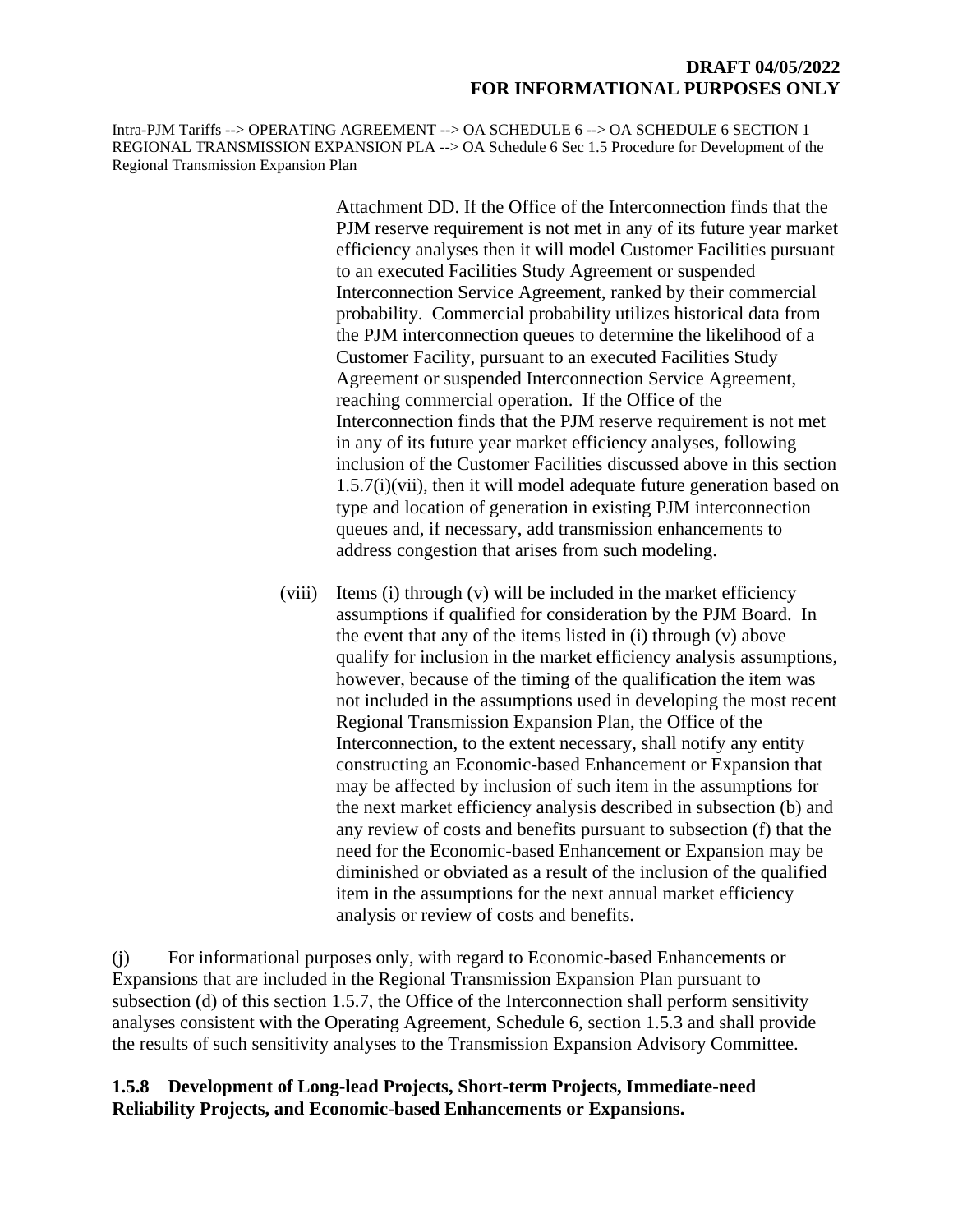#### (a) **Pre-Qualification Process**.

(a)(1) On September 1 of each year, the Office of the Interconnection shall open a thirty-day pre-qualification window for entities, including existing Transmission Owners and Nonincumbent Developers, to submit to the Office of the Interconnection: (i) applications to prequalify as eligible to be a Designated Entity; or (ii) updated information as described in the Operating Agreement, Schedule 6, section 1.5.8(a)(3). Pre-qualification applications shall contain the following information: (i) name and address of the entity; (ii) the technical and engineering qualifications of the entity or its affiliate, partner, or parent company; (iii) the demonstrated experience of the entity or its affiliate, partner, or parent company to develop, construct, maintain, and operate transmission facilities, including a list or other evidence of transmission facilities the entity, its affiliate, partner, or parent company previously developed, constructed, maintained, or operated; (iv) the previous record of the entity or its affiliate, partner, or parent company regarding construction, maintenance, or operation of transmission facilities both inside and outside of the PJM Region; (v) the capability of the entity or its affiliate, partner, or parent company to adhere to standardized construction, maintenance and operating practices; (vi) the financial statements of the entity or its affiliate, partner, or parent company for the most recent fiscal quarter, as well as the most recent three fiscal years, or the period of existence of the entity, if shorter, or such other evidence demonstrating an entity's or its affiliate's, partner's, or parent company's current and expected financial capability acceptable to the Office of the Interconnection; (vii) a commitment by the entity to execute the Consolidated Transmission Owners Agreement, if the entity becomes a Designated Entity; (viii) evidence demonstrating the ability of the entity or its affiliate, partner, or parent company to address and timely remedy failure of facilities; (ix) a description of the experience of the entity or its affiliate, partner, or parent company in acquiring rights of way; and (x) such other supporting information that the Office of Interconnection requires to make the pre-qualification determinations consistent with this Operating Agreement, Schedule 6, section 1.5.8(a).

(a)(2) No later than October 31, the Office of the Interconnection shall notify the entities that submitted pre-qualification applications or updated information during the annual thirty-day pre-qualification window, whether they are, or will continue to be, pre-qualified as eligible to be a Designated Entity. In the event the Office of the Interconnection determines that an entity (i) is not, or no longer will continue to be, pre-qualified as eligible to be a Designated Entity, or (ii) provided insufficient information to determine pre-qualification, the Office of the Interconnection shall inform that the entity it is not pre-qualified and include in the notification the basis for its determination. The entity then may submit additional information, which the Office of the Interconnection shall consider in re-evaluating whether the entity is, or will continue to be, pre-qualified as eligible to be a Designated Entity. If the entity submits additional information by November 30, the Office of the Interconnection shall notify the entity of the results of its re-evaluation no later than December 15. If the entity submits additional information after November 30, the Office of the Interconnection shall use reasonable efforts to re-evaluate the application, with the additional information, and notify the entity of its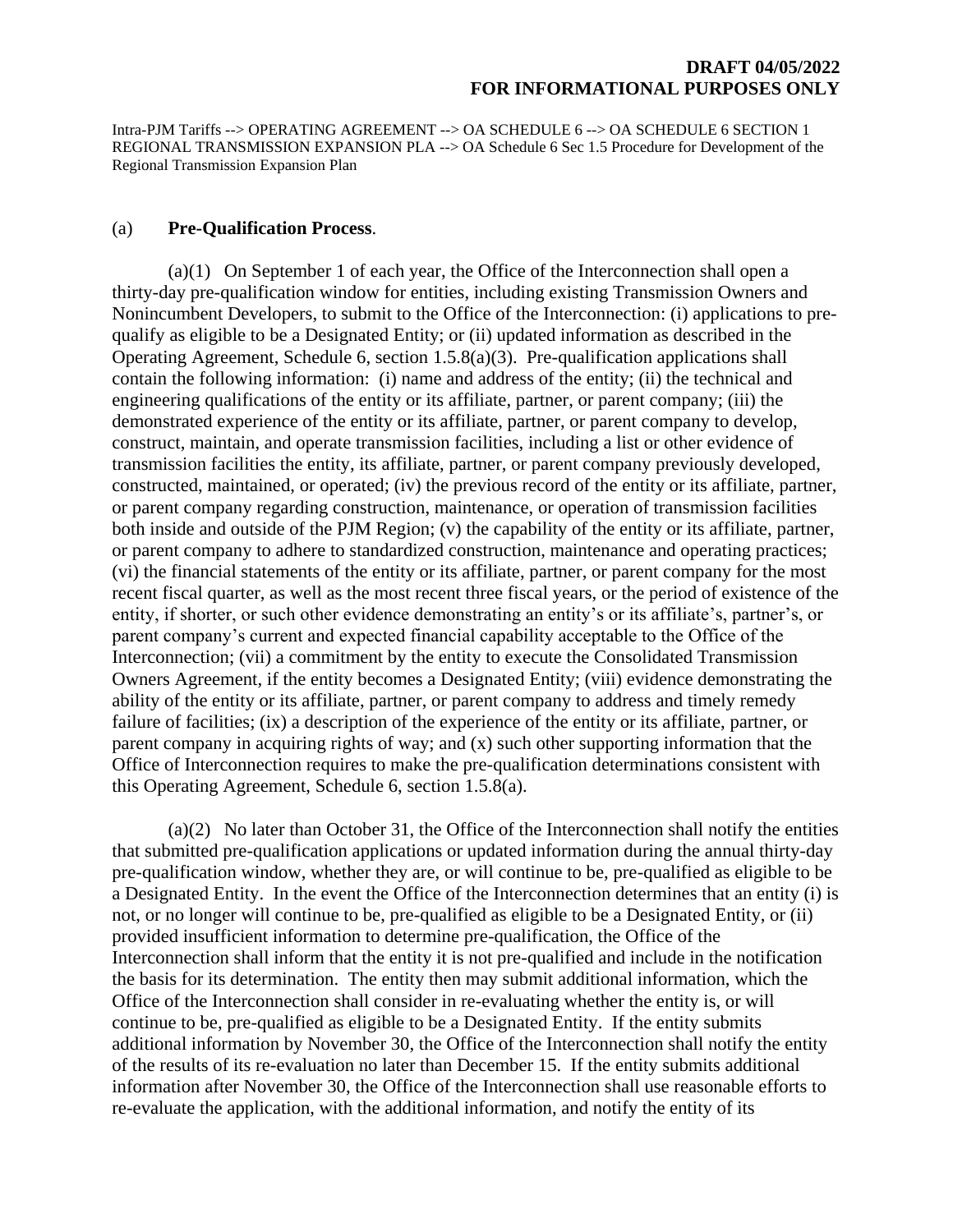determination as soon as practicable. No later than December 31, the Office of the Interconnection shall post on the PJM website the list of entities that are pre-qualified as eligible to be Designated Entities. If an entity is notified by the Office of the Interconnection that it does not pre-qualify or will not continue to be pre-qualified as eligible to be a Designated Entity, such entity may request dispute resolution pursuant to the Operating Agreement, Schedule 5.

(a)(3) In order to continue to pre-qualify as eligible to be a Designated Entity, such entity must confirm its information with the Office of the Interconnection no later than three years following its last submission or sooner if necessary as required below. In the event the information on which the entity's pre-qualification is based changes with respect to the upcoming year, such entity must submit to the Office of the Interconnection all updated information during the annual thirty-day pre-qualification window and the timeframes for notification in the Operating Agreement, Schedule 6, section 1.5.8(a)(2) shall apply. In the event the information on which the entity's pre-qualification is based changes with respect to the current year, such entity must submit to the Office of the Interconnection all updated information at the time the information changes and the Office of the Interconnection shall use reasonable efforts to evaluate the updated information and notify the entity of its determination as soon as practicable.

(a)(4) As determined by the Office of the Interconnection, an entity may submit a prequalification application outside the annual thirty-day pre-qualification window for good cause shown. For a pre-qualification application received outside of the annual thirty-day prequalification window, the Office of the Interconnection shall use reasonable efforts to process the application and notify the entity as to whether it pre-qualifies as eligible to be a Designated Entity as soon as practicable.

(a)(5) To be designated as a Designated Entity for any project proposed pursuant to the Operating Agreement, Schedule 6, section 1.5.8, existing Transmission Owners and Nonincumbent Developers must be pre-qualified as eligible to be a Designated Entity pursuant to this Operating Agreement, Schedule 6, section 1.5.8(a). This Operating Agreement, Schedule 6, section 1.5.8(a) shall not apply to entities that desire to propose projects for inclusion in the recommended plan but do not intend to be a Designated Entity.

(b) **Posting of Transmission System Needs**. Following identification of existing and projected limitations on the Transmission System's physical, economic and/or operational capability or performance in the enhancement and expansion analysis process described in this Operating Agreement, Schedule 6 and the PJM Manuals, and after consideration of nontransmission solutions, and prior to evaluating potential enhancements and expansions to the Transmission System, the Office of the Interconnection shall publicly post on the PJM website all transmission need information, including violations, system conditions, and economic constraints, and Public Policy Requirements, including (i) federal Public Policy Requirements; (ii) state Public Policy Requirements identified or agreed-to by the states in the PJM Region, which could be addressed by potential Short-term Projects, Long-lead Projects or projects determined pursuant to the State Agreement Approach in the Operating Agreement, Schedule 6,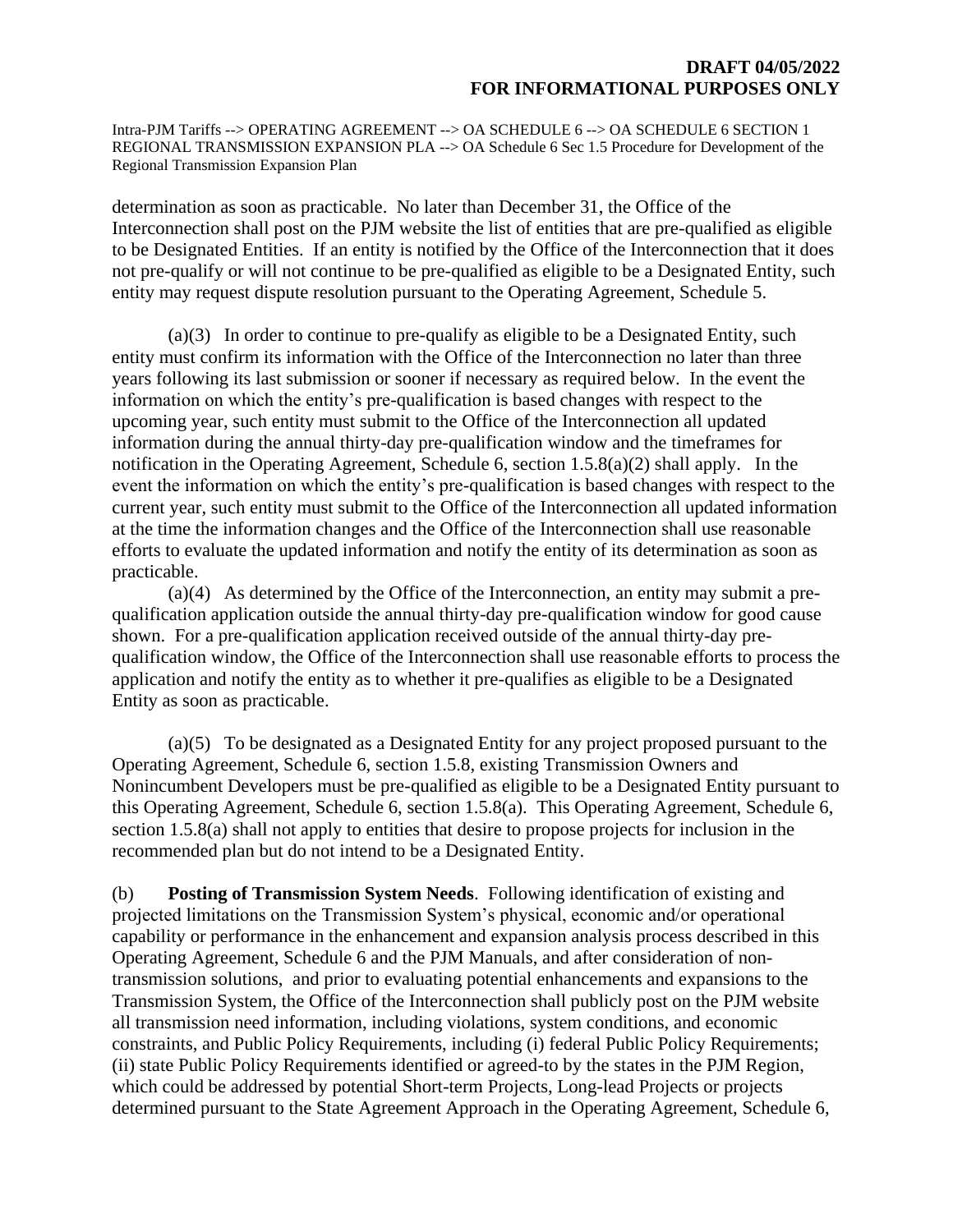section 1.5.9, as applicable. Such posting shall support the role of the Subregional RTEP Committees in the development of the Local Plans and support the role of the Transmission Expansion Advisory Committee in the development of the Regional Transmission Expansion Plan. The Office of the Interconnection also shall post an explanation regarding why transmission needs associated with federal or state Public Policy Requirements were identified but were not selected for further evaluation.

(c) **Project Proposal Windows**. The Office of the Interconnection shall provide notice to stakeholders of a 60-day proposal window for Short-term Projects and a 120-day proposal window for Long-lead Projects and Economic-based Enhancements or Expansions. The specifics regarding whether or not the following types of violations or projects are subject to a proposal window are detailed in the Operating Agreement, Schedule 6, section 1.5.8(m) for Immediate-need Reliability Projects; Operating Agreement, Schedule 6, section 1.5.8(n) for reliability violations on transmission facilities below 200 kV; and Operating Agreement, Schedule 6, section 1.5.8(p) for violations on transmission substation equipment. The Office of Interconnection may shorten a proposal window should an identified need require a shorter proposal window to meet the needed in-service date of the proposed enhancements or expansions, or extend a proposal window as needed to accommodate updated information regarding system conditions. The Office of the Interconnection may shorten or lengthen a proposal window that is not yet opened based on one or more of the following criteria: (1) complexity of the violation or system condition; and (2) whether there is sufficient time remaining in the relevant planning cycle to accommodate a standard proposal window and timely address the violation or system condition. The Office of the Interconnection may lengthen a proposal window that already is opened based on or more of the following criteria: (i) changes in assumptions or conditions relating to the underlying need for the project, such as load growth or Reliability Pricing Model auction results; (ii) availability of new or changed information regarding the nature of the violations and the facilities involved; and (iii) time remaining in the relevant proposal window. In the event that the Office of the Interconnection determines to lengthen or shorten a proposal window, it will post on the PJM website the new proposal window period and an explanation as to the reasons for the change in the proposal window period. During these windows, the Office of the Interconnection will accept proposals from existing Transmission Owners and Nonincumbent Developers for potential enhancements or expansions to address the posted violations, system conditions, economic constraints, as well as Public Policy Requirements.

(c)(1) All proposals submitted in the proposal windows must contain: (i) the name and address of the proposing entity; (ii) a statement whether the entity intends to be the Designated Entity for the proposed project; (iii) the location of proposed project, including source and sink, if applicable; (iv) relevant engineering studies, and other relevant information as described in the PJM Manuals pertaining to the proposed project; (v) a proposed initial construction schedule including projected dates on which needed permits are required to be obtained in order to meet the required in-service date; (vi) cost estimates and analyses that provide sufficient detail for the Office of Interconnection to review and analyze the proposed cost of the project; and (vii) with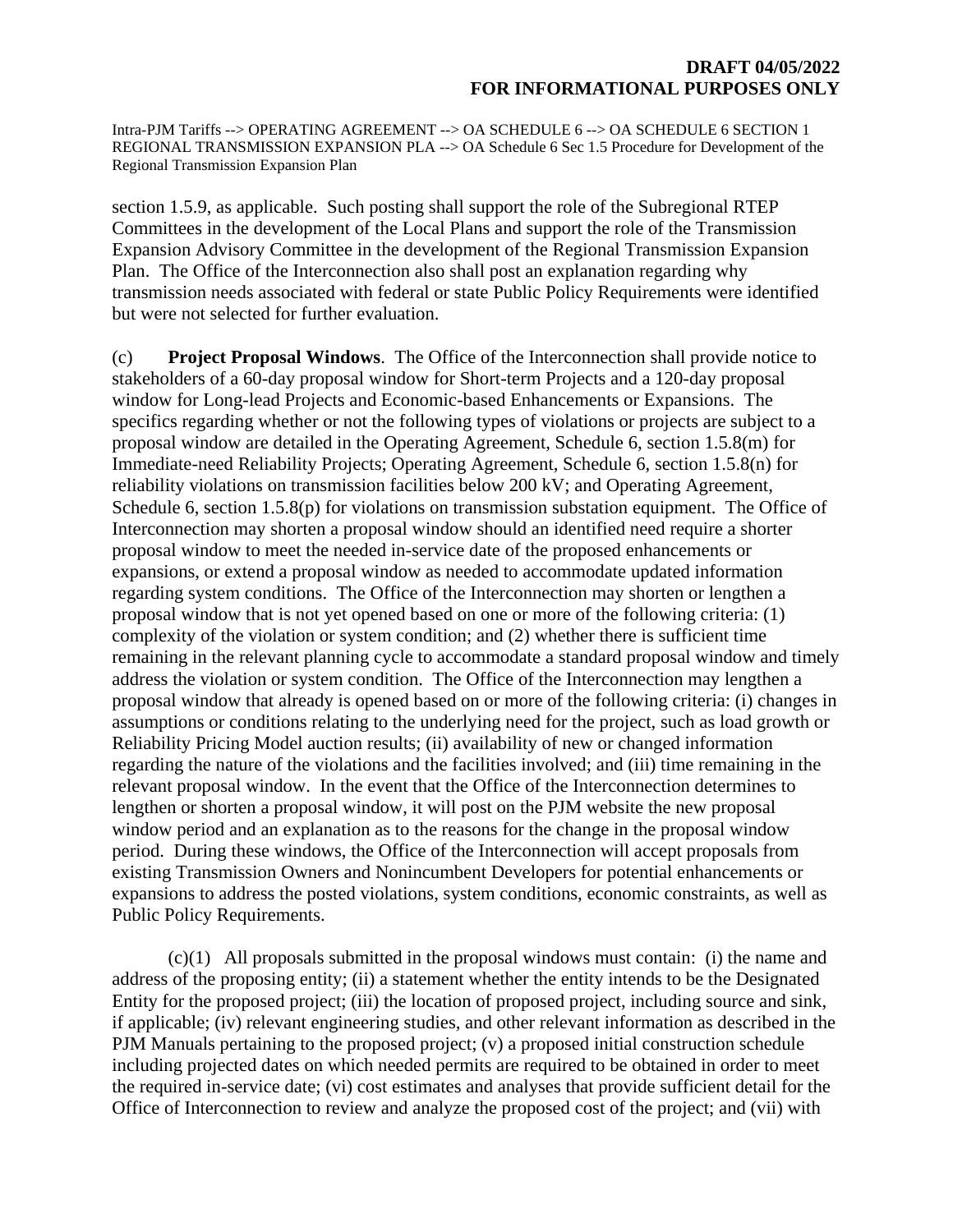the exception of project proposals submitted with cost estimates of \$5 million or less, a \$5,000 non-refundable deposit must be included with each project proposal submitted by a proposing entity that indicates an intention to be the Designated Entity.

 $(c)(1)(i)$  In addition, any proposing entity indicating its intention to be the Designated Entity will be responsible for and must pay all actual costs incurred by the Transmission Provider to evaluate the submitted project proposal. To the extent the Transmission Provider incurs costs to evaluate multiple submitted project proposals where such costs are not severable by individual project proposal, the Transmission Provider shall invoice equal shares of the non-severable costs among the project proposals that cause such nonseverable costs to be incurred. Notwithstanding this method of invoicing non-severable costs, non-severable costs will be jointly and severally owed by the proposing entities that cause such costs to be incurred.

 $(c)(1)(ii)$  All non-refundable deposits will be credited towards the actual costs incurred by the Transmission Provider as a result of the evaluation of a submitted project proposal.

 $(c)(1)(iii)$  Following the close of a proposal window but before the Transmission Provider incurs any third-party consultant work costs to evaluate a submitted project proposal, the Transmission Provider will issue to the proposing entity an initial invoice seeking payment of estimated costs to evaluate each submitted project proposal. The estimated costs will be determined by considering the: potential cost of consultant work, historical estimates for project proposals of similar scope, complexity and nature of the need, and/or technology and nature of the project proposal. The Transmission Provider may issue additional invoices to the proposing entity prior to the completion of the evaluation activities associated with a project proposal if the Transmission Provider receives updated actual cost information and/or upon consideration of the factors specified in this section.

 $(c)(1)(iv)$  At the completion of the evaluation activities associated with a project proposal, the Transmission Provider will reconcile the actual costs with monies paid and, to the extent necessary, issue either a final invoice or refund.

 $(c)(1)(v)$  The proposing party must pay any invoiced costs within fifteen (15) calendar days of the Transmission Provider sending the invoice to the proposing entity or its agent. For good cause shown, this fifteen (15) calendar day time period may be extended by the Transmission Provider. If the proposing entity fails to pay any invoice within the time period specified and/or extended by the Transmission Provider in accordance with this section, the proposing entity's pre-qualification status may be suspended and the proposing entity will be ineligible to be a Designated Entity for any projects that do not yet have an executed Designated Entity Agreement. Such a suspension and/or ineligibility will remain in place until the proposing entity pays in full all outstanding monies owed to the Transmission Provider as a result of the evaluation of the proposing entity's project proposal(s).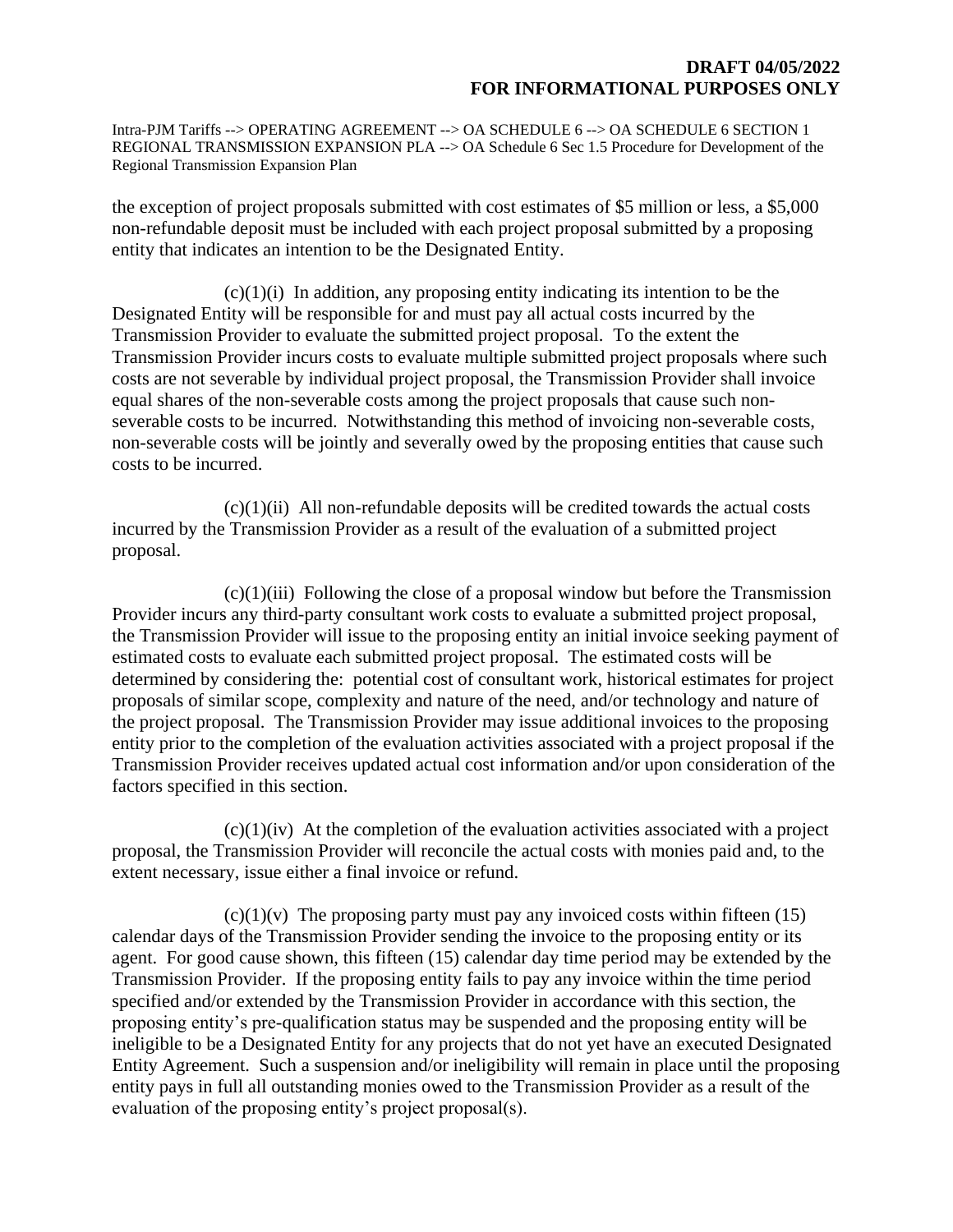(c)(2) Proposals from all entities (both existing Transmission Owners and Nonincumbent Developers) that indicate the entity intends to be a Designated Entity, also must contain information to the extent not previously provided pursuant to the Operating Agreement, Schedule 6, section 1.5.8(a) demonstrating: (i) technical and engineering qualifications of the entity, its affiliate, partner, or parent company relevant to construction, operation, and maintenance of the proposed project; (ii) experience of the entity, its affiliate, partner, or parent company in developing, constructing, maintaining, and operating the type of transmission facilities contained in the project proposal; (iii) the emergency response capability of the entity that will be operating and maintaining the proposed project; (iv) evidence of transmission facilities the entity, its affiliate, partner, or parent company previously constructed, maintained, or operated; (v) the ability of the entity or its affiliate, partner, or parent company to obtain adequate financing relative to the proposed project, which may include a letter of intent from a financial institution approved by the Office of the Interconnection or such other evidence of the financial resources available to finance the construction, operation, and maintenance of the proposed project; (vi) the managerial ability of the entity, its affiliate, partner, or parent company to contain costs and adhere to construction schedules for the proposed project, including a description of verifiable past achievement of these goals; (vii) a demonstration of other advantages the entity may have to construct, operate, and maintain the proposed project, including any binding cost commitment proposal the entity may wish to submit; and (viii) any other information that may assist the Office of the Interconnection in evaluating the proposed project. To the extent that an entity submits a cost containment proposal the entity shall submit sufficient information for the Office of Interconnection to determine the binding nature of the proposal with respect to critical elements of project development. PJM may not alter the requirements for proposal submission to require the submission of a binding cost containment proposal, in whole or in part, or otherwsise mandate or unilaterally alter the terms of any such proposal or the requirements for proposal submission, the submission of any such proposals at all times remaining voluntary.

(c)(3) The Office of the Interconnection may request additional reports or information from an existing Transmission Owner or Nonincumbent Developers that it determines are reasonably necessary to evaluate its specific project proposal pursuant to the criteria set forth in the Operating Agreement, Schedule 6, sections 1.5.8(e) and 1.5.8(f). If the Office of the Interconnection determines any of the information provided in a proposal is deficient or it requires additional reports or information to analyze the submitted proposal, the Office of the Interconnection shall notify the proposing entity of such deficiency or request. Within 10 Business Days of receipt of the notification of deficiency and/or request for additional reports or information, or other reasonable time period as determined by the Office of the Interconnection, the proposing entity shall provide the necessary information.

(c)(4) The request for additional reports or information by the Office of the Interconnection pursuant to the Operating Agreement, Schedule 6, section 1.5.8(c)(3) may be used only to clarify a proposed project as submitted. In response to the Office of the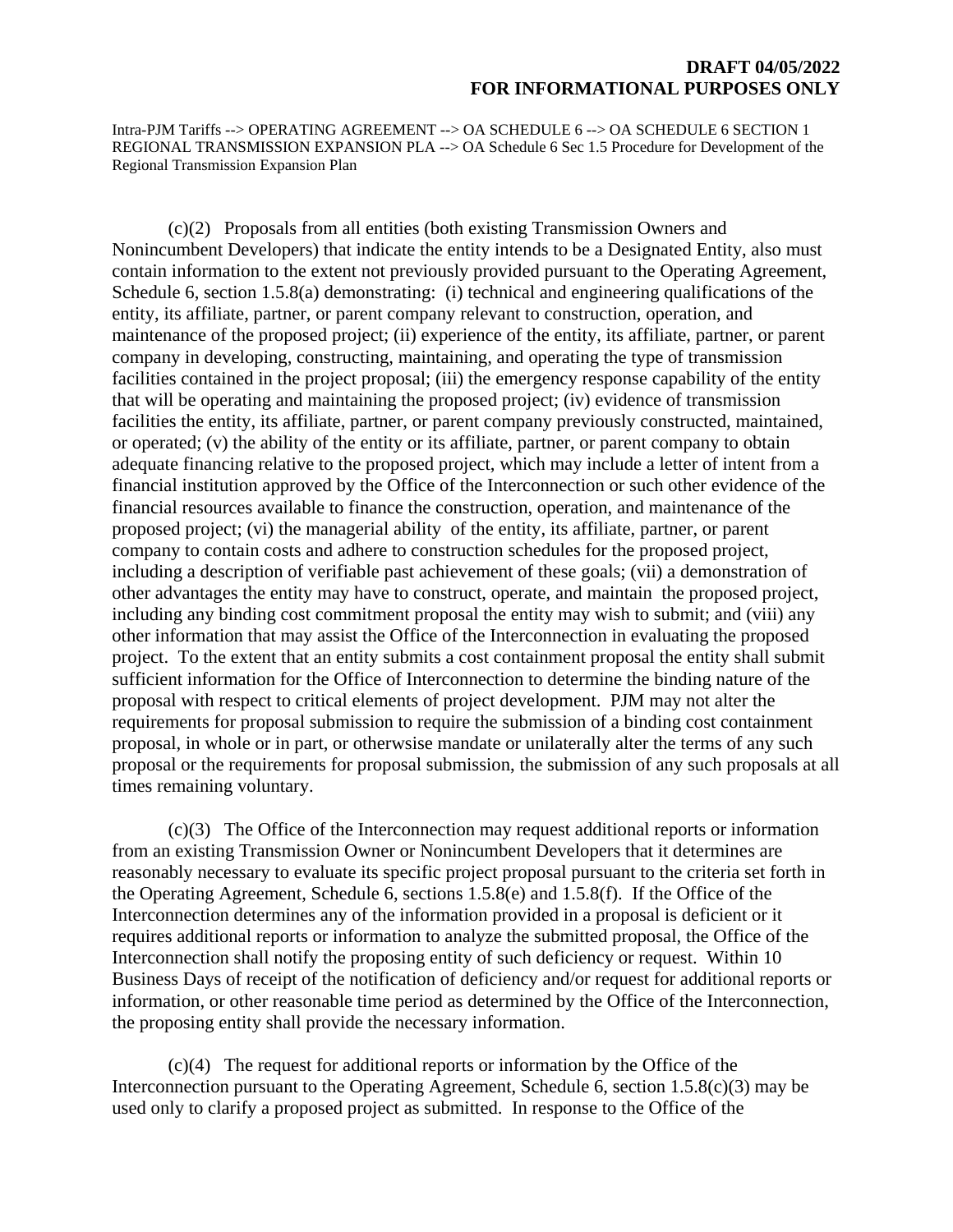Information's request for additional reports or information, the proposing entity (whether an existing Transmission Owner or Nonincumbent Developer) may not submit a new project proposal or modifications to a proposed project once the proposal window is closed. In the event that the proposing entity fails to timely cure the deficiency or provide the requested reports or information regarding a proposed project, the proposed project will not be considered for inclusion in the recommended plan.

(c)(5) Within 30 days of the closing of the proposal window, the Office of the Interconnection may notify the proposing entity that additional per project fees are required if the Office of the Interconnection determines the proposing entity's submittal includes multiple project proposals. Within 10 Business Days of receipt of the notification of insufficient funds by the Office of the Interconnection, the proposing entity shall submit such funds or notify the Office of the Interconnection which of the project proposals the Office of the Interconnection should evaluate based on the fee(s) submitted.

(d) **Posting and Review of Projects**. Following the close of a proposal window, the Office of the Interconnection shall post on the PJM website all proposals submitted pursuant to the Operating Agreement, Schedule 6, section 1.5.8(c). All proposals addressing state Public Policy Requirements shall be provided to the applicable states in the PJM Region for review and consideration as a Supplemental Project or a state public policy project consistent with the Operating Agreement, Schedule 6, section 1.5.9. The Office of the Interconnection shall review all proposals submitted during a proposal window and determine and present to the Transmission Expansion Advisory Committee the proposals that merit further consideration for inclusion in the recommended plan. In making this determination, the Office of the Interconnection shall consider the criteria set forth in the Operating Agreement, Schedule 6, sections 1.5.8(e) and 1.5.8(f). The Office of the Interconnection shall post on the PJM website and present to the Transmission Expansion Advisory Committee for review and comment descriptions of the proposed enhancements and expansions, including any proposed Supplemental Projects or state public policy projects identified by a state(s). Based on review and comment by the Transmission Expansion Advisory Committee, the Office of the Interconnection may, if necessary conduct further study and evaluation. The Office of the Interconnection shall post on the PJM website and present to the Transmission Expansion Advisory Committee the revised enhancements and expansions for review and comment. After consultation with the Transmission Expansion Advisory Committee, the Office of the Interconnection shall determine the more efficient or cost-effective transmission enhancements and expansions for inclusion in the recommended plan consistent with this Operating Agreement, Schedule 6.

(e) **Criteria for Considering Inclusion of a Project in the Recommended Plan**. In determining whether a Short-term Project or Long-lead Project proposed pursuant to the Operating Agreement, Schedule 6, section 1.5.8(c), individually or in combination with other Short-term Projects or Long-lead Projects, is the more efficient or cost-effective solution and therefore should be included in the recommended plan, the Office of the Interconnection, taking into account sensitivity studies and scenario analyses considered pursuant to the Operating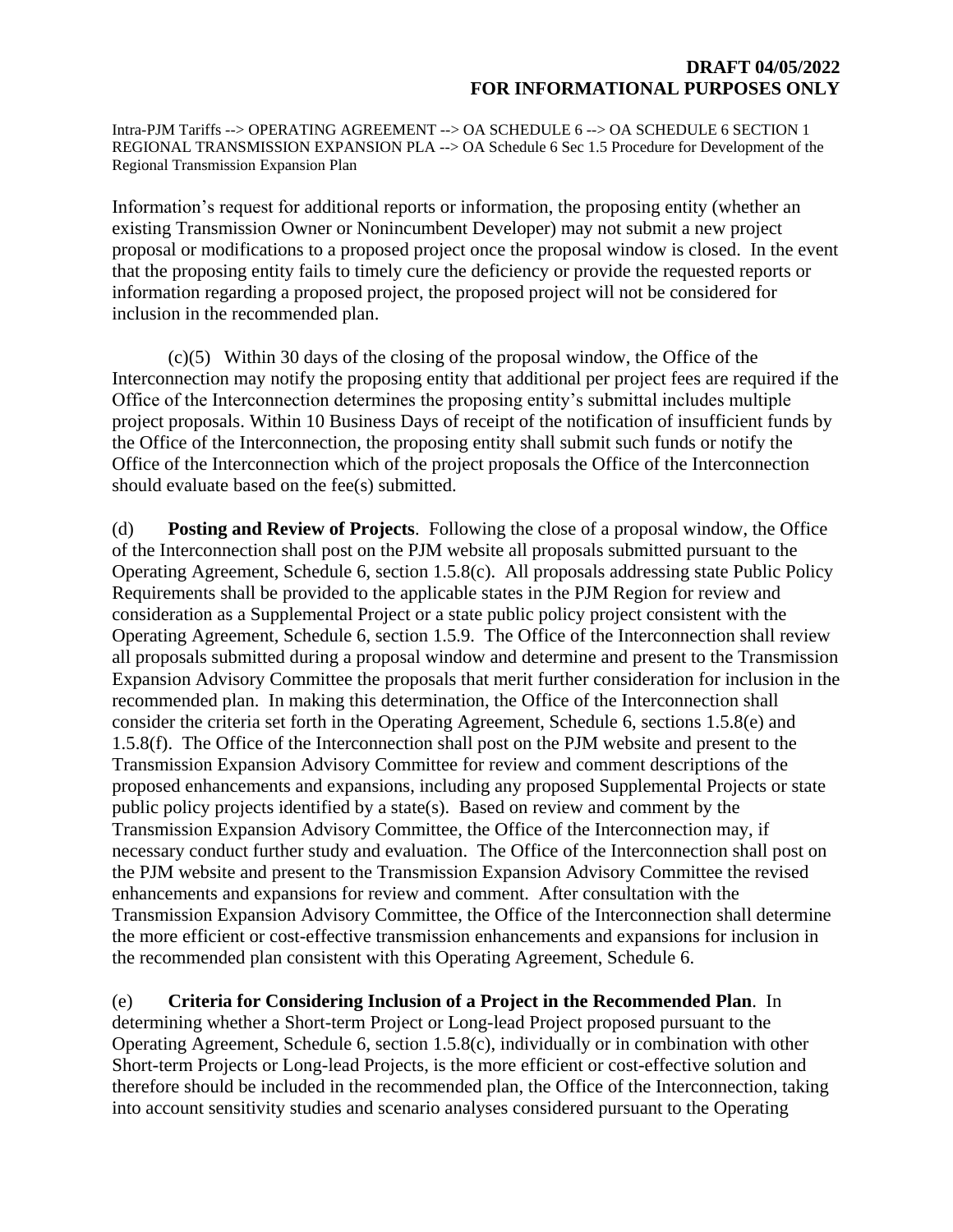Intra-PJM Tariffs --> OPERATING AGREEMENT --> OA SCHEDULE 6 --> OA SCHEDULE 6 SECTION 1 REGIONAL TRANSMISSION EXPANSION PLA --> OA Schedule 6 Sec 1.5 Procedure for Development of the Regional Transmission Expansion Plan

Agreement, Schedule 6, section 1.5.3, shall consider the following criteria, to the extent applicable: (i) the extent to which a Short-term Project or Long-lead Project would address and solve the posted violation, system condition, or economic constraint; (ii) the extent to which the relative benefits of the project meets a Benefit/Cost Ratio Threshold of at least 1.25:1 as calculated pursuant to the Operating Agreement, Schedule 6, section 1.5.7(d); (iii) the extent to which the Short-term Project or Long-lead Project would have secondary benefits, such as addressing additional or other system reliability, operational performance, economic efficiency issues or federal Public Policy Requirements or state Public Policy Requirements identified by the states in the PJM Region; and (iv) the ability to timely complete the project, and project development feasibility; and (v) other factors such as cost-effectiveness, including the quality and effectiveness of any voluntary-submitted binding cost commitment proposal related to Transmission Facilities which caps project construction costs (either in whole or in part), project total return on equity (including incentive adders), or capital structure. In scrutinizing the cost of project proposals, the Office of Interconnection shall determine for each project finalist's proposal, including any Transmission Owner Upgrades, the comparative risks to be borne by ratepayers as a result of the proposal's binding cost commitment or the use of non-binding cost estimates. Such comparative analysis shall detail, in a clear and transparent manner, the method by which the Office of Interconnection scrutinized the cost and overall cost-effectiveness of each finalist's proposal, including any binding cost commitments. Such comparative analysis shall be presented to the TEAC for review and comment. In evaluating any cost, ROE and/or capital structure proposal, PJM is not making a determination that the cost, ROE or capital structure results in just and reasonable rates, which shall be addressed in the required rate filing with the FERC. Stakeholders seeking to dispute a particular ROE analysis utilized in the selection process may address such disputes with the Designated Entity in the applicable rate proceeding where the Designated Entity seeks approval of such rates from the Commission. PJM may modify the technical specifications of a proposal, as outlined in the PJM Manuals, which may result in the modified proposal being determined to be the more efficient or cost-effective proposal for recommendation to the PJM Board. Neither PJM, the Designated Entity nor any stakeholders are waiving any of their respective FPA section 205 or 206 rights through this process. Challenges to the Designated Entity Agreements are subject to the just and reasonable standard.

(f) **Entity-Specific Criteria Considered in Determining the Designated Entity for a Project**. In determining whether the entity proposing a Short-term Project, Long-lead Project or Economic-based Enhancement or Expansion recommended for inclusion in the plan shall be the Designated Entity, the Office of the Interconnection shall consider: (i) whether in its proposal, the entity indicated its intent to be the Designated Entity; (ii) whether the entity is pre-qualified to be a Designated Entity pursuant to Operating Agreement, Schedule 6, section 1.5.8(a); (iii) information provided either in the proposing entity's submission pursuant to the Operating Agreement, Schedule 6, section 1.5.8(a) or 1.5.8(c)(2) relative to the specific proposed project that demonstrates: (1) the technical and engineering experience of the entity or its affiliate, partner, or parent company, including its previous record regarding construction, maintenance, and operation of transmission facilities relative to the project proposed; (2) ability of the entity or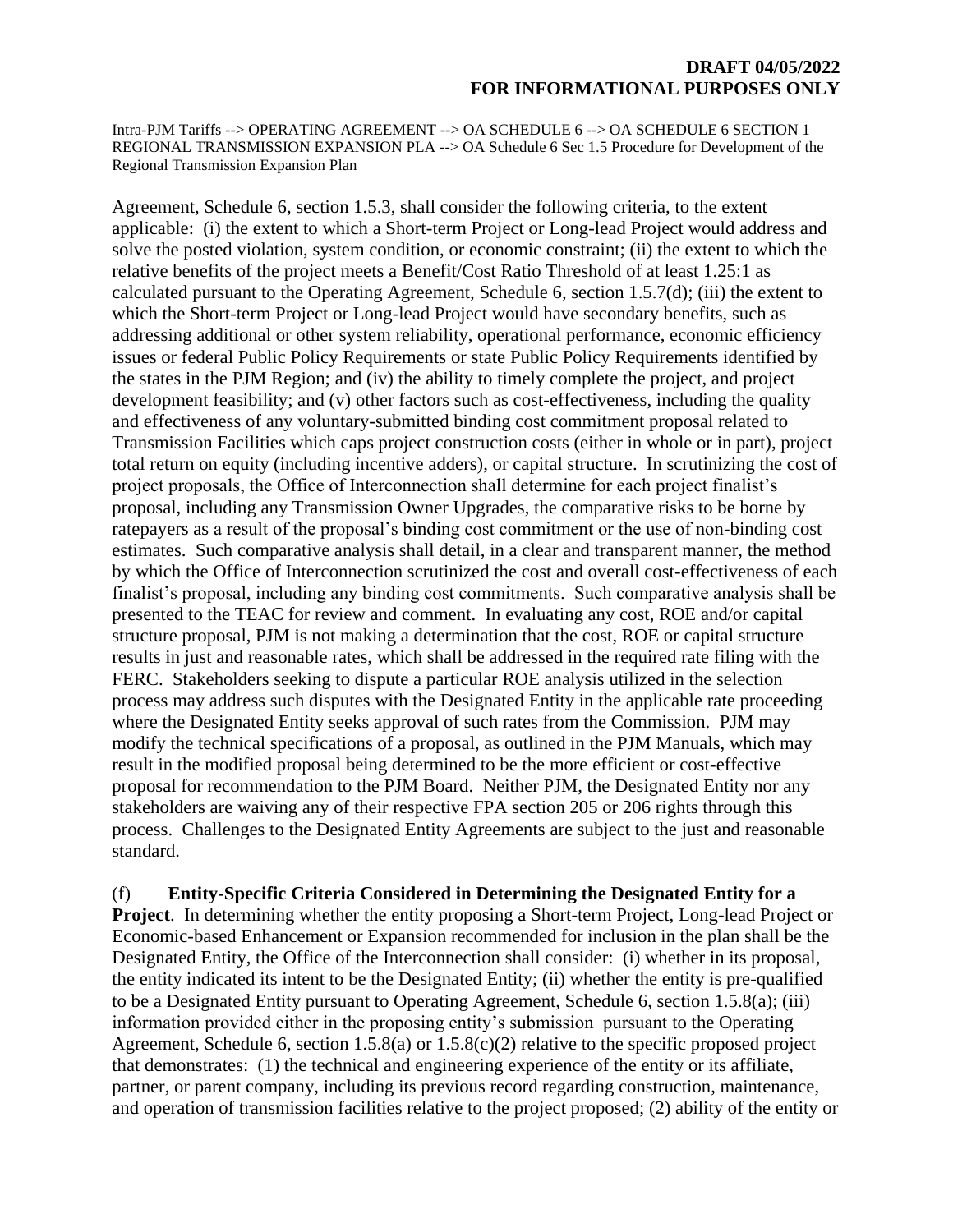Intra-PJM Tariffs --> OPERATING AGREEMENT --> OA SCHEDULE 6 --> OA SCHEDULE 6 SECTION 1 REGIONAL TRANSMISSION EXPANSION PLA --> OA Schedule 6 Sec 1.5 Procedure for Development of the Regional Transmission Expansion Plan

its affiliate, partner, or parent company to construct, maintain, and operate transmission facilities, as proposed, (3) capability of the entity to adhere to standardized construction, maintenance, and operating practices, including the capability for emergency response and restoration of damaged equipment; (4) experience of the entity in acquiring rights of way; (5) evidence of the ability of the entity, its affiliate, partner, or parent company to secure a financial commitment from an approved financial institution(s) agreeing to finance the construction, operation, and maintenance of the project, if it is accepted into the recommended plan; and (iv) any other factors that may be relevant to the proposed project, including but not limited to whether the proposal includes the entity's previously designated project(s) included in the plan.

(g) **Procedures if No Long-lead Project or Economic-based Enhancement or Expansion Proposal is Determined to be the More Efficient or Cost-Effective Solution**. If the Office of the Interconnection determines that none of the proposed Long-lead Projects received during the Long-lead Project proposal window would be the more efficient or cost-effective solution to resolve a posted violation, or system condition, the Office of the Interconnection may re-evaluate and re-post on the PJM website the unresolved violations, or system conditions pursuant to the Operating Agreement, Schedule 6, section 1.5.8(b), provided such re-evaluation and re-posting would not affect the ability of the Office of the Interconnection to timely address the identified reliability need. In the event that re-posting and conducting such re-evaluation would prevent the Office of the Interconnection from timely addressing the existing and projected limitations on the Transmission System that give rise to the need for an enhancement or expansion, the Office of the Interconnection shall propose a project to solve the posted violation, or system condition for inclusion in the recommended plan and shall present such project to the Transmission Expansion Advisory Committee for review and comment. The Transmission Owner(s) in the Zone(s) where the project is to be located shall be designated to construct, own and/or finance the Designated Entity(ies) for such project. In determining whether there is insufficient time for reposting and re-evaluation, the Office of the Interconnection shall develop and post on the PJM website a transmission solution construction timeline for input and review by the Transmission Expansion Advisory Committee that will include factors such as, but not limited to: (i) deadlines for obtaining regulatory approvals, (ii) dates by which long lead equipment should be acquired, (iii) the time necessary to complete a proposed solution to meet the required in-service date, and (iv) other time-based factors impacting the feasibility of achieving the required in-service date. Based on input from the Transmission Expansion Advisory Committee and the time frames set forth in the construction timeline, the Office of the Interconnection shall determine whether there is sufficient time to conduct a re-evaluation and re-post and timely address the existing and projected limitations on the Transmission System that give rise to the need for an enhancement or expansion. To the extent that an economic constraint remains unaddressed, the economic constraint will be re-evaluated and re-posted.

(h) **Procedures if No Short-term Project Proposal is Determined to be the More Efficient or Cost-Effective Solution**. If the Office of the Interconnection determines that none of the proposed Short-term Projects received during a Short-term Project proposal window would be the more efficient or cost-effective solution to resolve a posted violation or system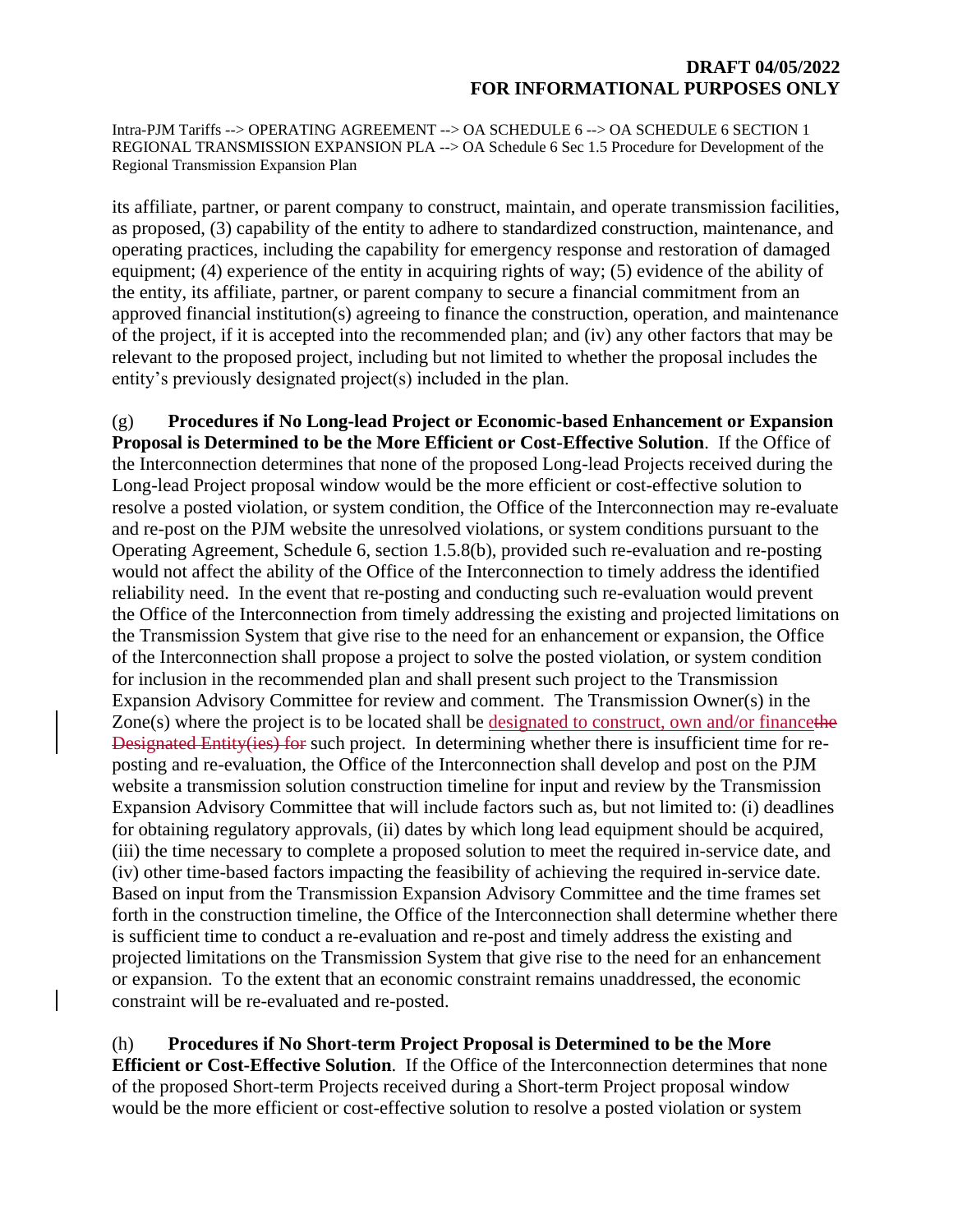condition, the Office of the Interconnection shall propose a Short-term Project to solve the posted violation, or system condition for inclusion in the recommended plan and will present such Short-term Project to the Transmission Expansion Advisory Committee for review and comment. The Transmission Owner(s) in the Zone(s) where the Short-term Project is to be located shall be the Designated Entity(ies) for designated to construct, own and/or finance the Project.

(i) **Notification of Designated Entity**. Within 15 Business Days of PJM Board approval of the Regional Transmission Expansion Plan, the Office of the Interconnection shall notify the entities that they have been designated as the Designated Entities for projects included in the Regional Transmission Expansion Plan for purposes of cost allocationof such designations. In such notices, the Office of the Interconnection shall provide: (i) the needed in-service date of the project; and (ii) a date by which all necessary state approvals should be obtained to timely meet the needed in-service date of the project. The Office of the Interconnection shall use these dates as part of its on-going monitoring of the progress of the project to ensure that the project is completed by its needed in-service date.

(j) **Acceptance of Designation**. Within 30 days of receiving notification of its designation as a Designated Entity, the existing Transmission Owner or Nonincumbent Developer shall notify the Office of the Interconnection of its acceptance of such designation and submit to the Office of the Interconnection a development schedule, which shall include, but not be limited to, milestones necessary to develop and construct the project to achieve the required in-service date, including milestone dates for obtaining all necessary authorizations and approvals, including but not limited to, state approvals. For good cause shown, the Office of the Interconnection may extend the deadline for submitting the development schedule. The Office of the Interconnection then shall review the development schedule and within 15 days or other reasonable time as required by the Office of the Interconnection: (i) notify the Designated Entity of any issues regarding the development schedule identified by the Office of the Interconnection that may need to be addressed to ensure that the project meets its needed in-service date; and (ii) tender to the Designated Entity an executable Designated Entity Agreement setting forth the rights and obligations of the parties. To retain its status as a Designated Entity, within 60 days of receiving an executable Designated Entity Agreement (or other such period as mutually agreed upon by the Office of the Interconnection and the Designated Entity), the Designated Entity (both existing Transmission Owners and Nonincumbent Developers) shall submit to the Office of the Interconnection a letter of credit as determined by the Office of Interconnection to cover the incremental costs of construction resulting from reassignment of the project, and return to the Office of the Interconnection an executed Designated Entity Agreement containing a mutually agreed upon development schedule. In the alternative, the Designated Entity may request dispute resolution pursuant to the Operating Agreement, Schedule 5, or request that the Designated Entity Agreement be filed unexecuted with the Commission.

(k) **Failure of Designated Entity to Meet Milestones**. In the event the Designated Entity fails to comply with one or more of the requirements of the Operating Agreement, Schedule 6,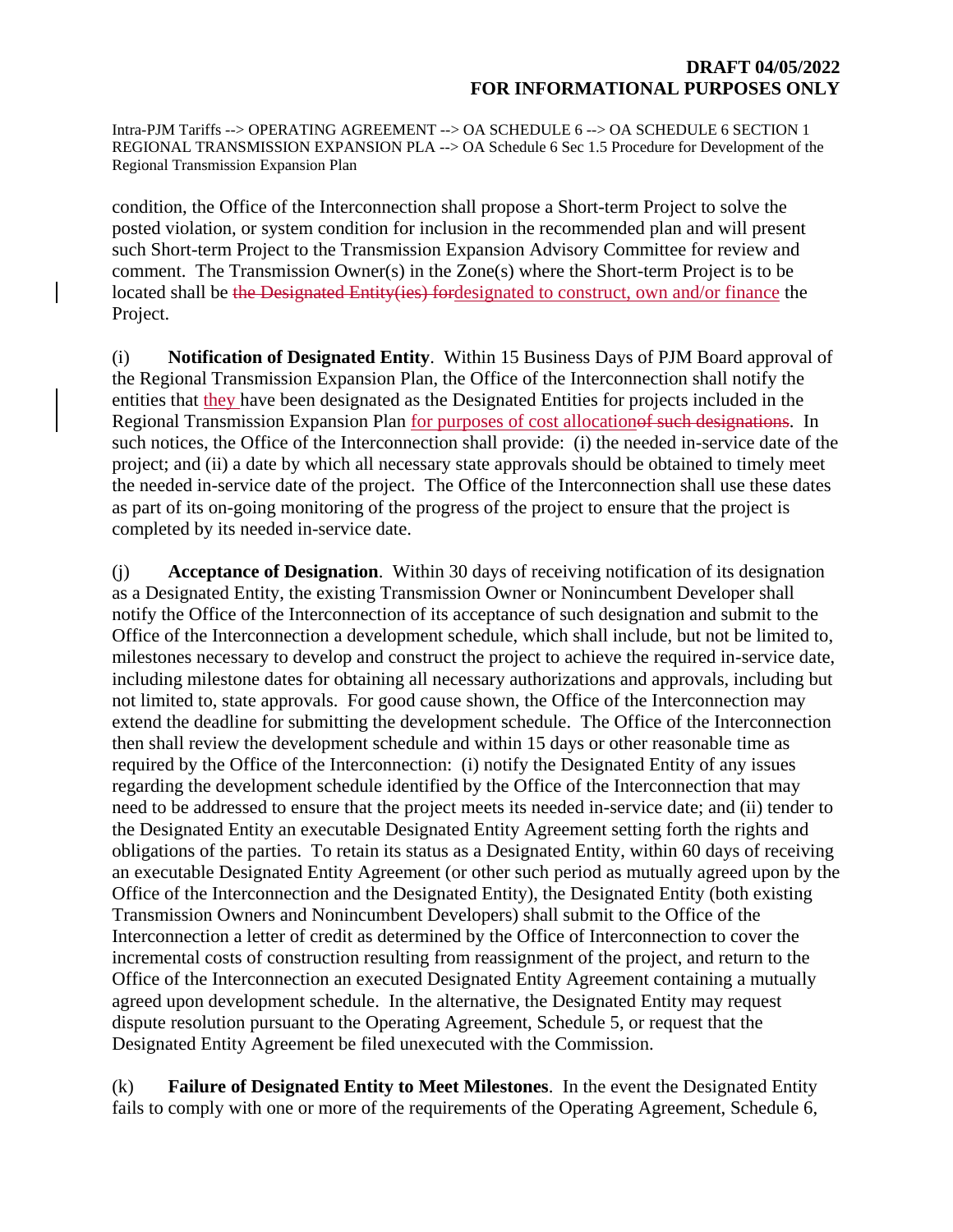Intra-PJM Tariffs --> OPERATING AGREEMENT --> OA SCHEDULE 6 --> OA SCHEDULE 6 SECTION 1 REGIONAL TRANSMISSION EXPANSION PLA --> OA Schedule 6 Sec 1.5 Procedure for Development of the Regional Transmission Expansion Plan

section 1.5.8(j); or fails to meet a milestone in the development schedule set forth in the Designated Entity Agreement that causes a delay of the project's in-service date, the Office of the Interconnection shall re-evaluate the need for the Short-term Project or Long-lead Project, and based on that re-evaluation may: (i) retain the Short-term Project or Long-lead Project in the Regional Transmission Expansion Plan; (ii) remove the Short-term Project or Long-lead Project from the Regional Transmission Expansion Plan; or (iii) include an alternative solution in the Regional Transmission Expansion Plan. If the Office of the Interconnection retains the Shortterm or Long-term Project in the Regional Transmission Expansion Plan, it shall determine whether the delay is beyond the Designated Entity's control and whether to retain the Designated Entity or to designate the Transmission Owner(s) in the Zone(s) where the project is located as Designated Entity(ies) for the Short-term Project or Long-lead Project. If the Designated Entity is the Transmission Owner(s) in the Zone(s) where the project is located, the Office of the Interconnection shall seek recourse through the Consolidated Transmission Owners Agreement or FERC, as appropriate. Any modifications to the Regional Transmission Expansion Plan pursuant to this section shall be presented to the Transmission Expansion Advisory Committee for review and comment and approved by the PJM Board.

### (l) **Transmission Owners Designated ProjectsRequired to be the Designated Entity**.

Notwithstanding anything to the contrary in this Operating Agreement, Schedule 6, section 1.5.8, in all events, the Transmission Owner(s) in whose Zone(s) a project proposed pursuant to the Operating Agreement, Schedule 6, section 1.5.8(c) is to be located will be designated to construct, own and/or financethe Designated Entity for the project, when the Short-term Project or Long-lead Project is: (i) a Transmission Owner Upgrade; (ii) located solely within a Transmission Owner's Zone and the costs of the project are allocated solely to the Transmission Owner's Zone; (iii) located solely within a Transmission Owner's Zone and is not selected in the Regional Transmission Expansion Plan for purposes of cost allocation; or (iv) proposed to be located on a Transmission Owner's existing right of way and the project would alter the Transmission Owner's use and control of its existing right of way under state law. Transmission Owner shall be designated to construct, own and/or finance the project<del>the Designated Entity</del> when required by state law, regulation or administrative agency order with regard to enhancements or expansions or portions of such enhancements or expansions located within that state.

#### (m) **Immediate-need Reliability Projects**:

(m)(1) Pursuant to the expansion planning process set forth in Operating Agreement, Schedule 6, sections 1.5.1 through 1.5.6, the Office of the Interconnection shall identify immediate reliability needs that must be addressed within three years or less. For those immediate reliability needs for which PJM determines a proposal window may not be feasible, PJM shall identify and post such immediate need reliability criteria violations and system conditions for review and comment by the Transmission Expansion Advisory Committee and other stakeholders. Following review and comment, the Office of the Interconnection shall develop Immediate-need Reliability Projects for which a proposal window pursuant to the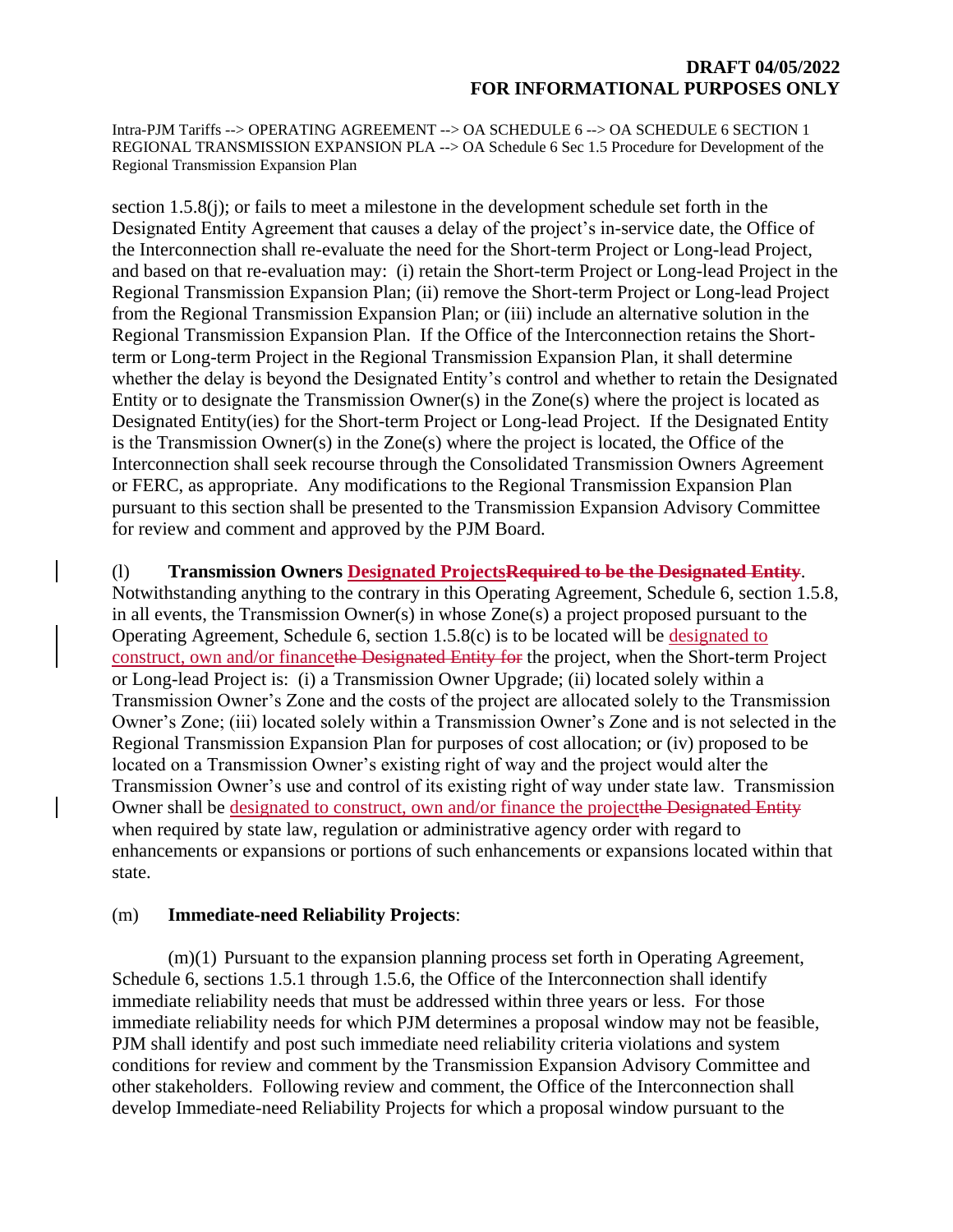Intra-PJM Tariffs --> OPERATING AGREEMENT --> OA SCHEDULE 6 --> OA SCHEDULE 6 SECTION 1 REGIONAL TRANSMISSION EXPANSION PLA --> OA Schedule 6 Sec 1.5 Procedure for Development of the Regional Transmission Expansion Plan

Operating Agreement, Schedule 6, section  $1.5.8(m)(2)$  is infeasible. The Office of the Interconnection shall consider the following factors in determining the infeasibility of such a proposal window: (i) nature of the reliability criteria violation; (ii) nature and type of potential solution required; and (iii) projected construction time for a potential solution to the type of reliability criteria violation to be addressed. The Office of the Interconnection shall post on the PJM website for review and comment by the Transmission Expansion Advisory Committee and other stakeholders descriptions of the Immediate-need Reliability Projects for which a proposal window pursuant to the Operating Agreement, Schedule 6, section 1.5.8(m)(2) is infeasible. Stakeholders shall be afforded no less than ten days to review Immediate-need Reliability Project materials prior to providing comments at stakeholder meetings. However, PJM may review Immediate-need Reliability Project materials with stakeholders without the requisite ten-day notice so long as: (i) stakeholders do not object to reviewing the materials or (ii) PJM identifies in its posting to the meeting materials extenuating circumstances identified by PJM that require review of the materials at the stakeholder meeting. The descriptions shall include an explanation of the decision to designate the Transmission Owner as the Designated Entity for the Immediateneed Reliability Project to the Transmission Owner rather than conducting a proposal window pursuant to the Operating Agreement, Schedule 6, section 1.5.8(m)(2), including an explanation of the time-sensitive need for the Immediate-need Reliability Project, other transmission and non-transmission options that were considered but concluded would not sufficiently address the immediate reliability need, the circumstances that generated the immediate reliability need, and why the immediate reliability need was not identified earlier. After the descriptions are posted on the PJM website, stakeholders shall have reasonable opportunity to provide comments to the Office of the Interconnection. All comments received by the Office of the Interconnection shall be publicly available on the PJM website. Based on the comments received from stakeholders and the review by Transmission Expansion Advisory Committee, the Office of the Interconnection shall, if necessary, conduct further study and evaluation and post a revised recommended plan for review and comment by the Transmission Expansion Advisory Committee. The PJM Board shall approve the Immediate-need Reliability Projects for inclusion in the recommended plan. In January of each year, the Office of the Interconnection shall post on the PJM website and file with the Commission for informational purposes a list of the Immediate-need Reliability Projects for which an existing Transmission Owner was designated the Immediate-need Reliability Project in the prior year as the Designated Entity in accordance with this Operating Agreement, Schedule 6, section 1.5.8(m)(1). The list shall include the needby date of Immediate-need Reliability Project and the date the Transmission Owner actually energized the Immediate-need Reliability Project.

 $(m)(2)$  If, in the judgment of the Office of the Interconnection, there is sufficient time for the Office of the Interconnection to accept proposals in a shortened proposal window for Immediate-need Reliability Projects, the Office of the Interconnection shall post on the PJM website the violations and system conditions that could be addressed by Immediate-need Reliability Project proposals, including an explanation of the time-sensitive need for an Immediate-need Reliability Project and provide notice to stakeholders of a shortened proposal window. Proposals must contain the information required in the Operating Agreement, Schedule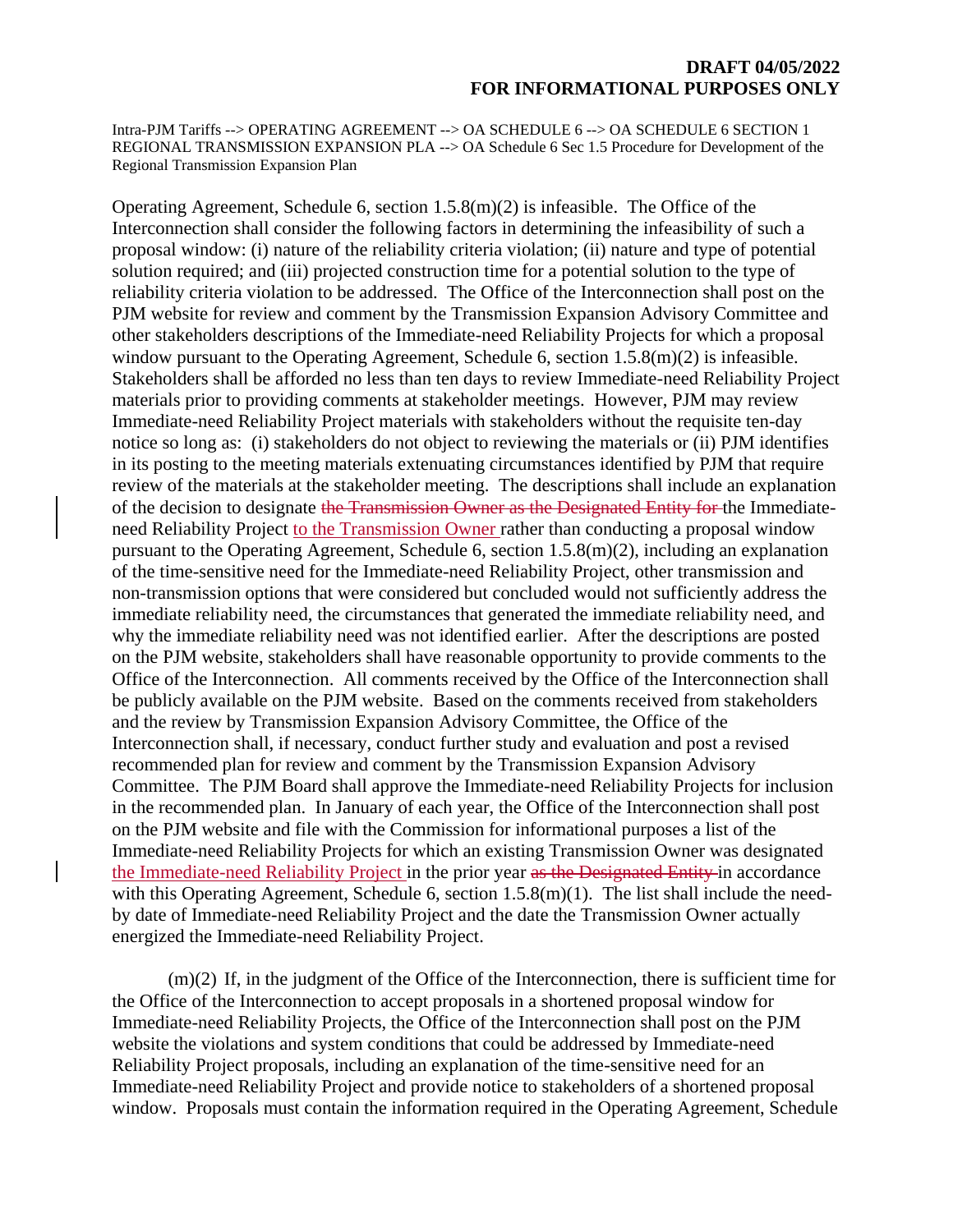6, section 1.5.8(c) and, if the entity is seeking to be the Designated Entity, such entity must have pre-qualified to be a Designated Entity pursuant to the Operating Agreement, Schedule 6, section 1.5.8(a). In determining the more efficient or cost-effective proposed Immediate-need Reliability Project for inclusion in the recommended plan, the Office of the Interconnection shall consider the extent to which the proposed Immediate-need Reliability Project, individually or in combination with other Immediate-need Reliability Projects, would address and solve the posted violations or system conditions and other factors such as cost-effectiveness, the ability of the entity to timely complete the project, and project development feasibility in light of the required need. After PJM Board approval, the Office of the Interconnection, in accordance with the Operating Agreement, Schedule 6, section 1.5.8(i), shall notify the entities that have been designated as Designated Entities for Immediate-need Projects included in the Regional Transmission Expansion Plan of such designations. Designated Entities shall accept such designations in accordance with the Operating Agreement, Schedule 6, section 1.5.8(j). In the event that (i) the Office of the Interconnection determines that no proposal resolves a posted violation or system condition; (ii) the proposing entity is not selected to be the Designated Entity; (iii) an entity does not accept the designation as a Designated Entity; or (iv) the Designated Entity fails to meet milestones that would delay the in-service date of the Immediateneed Reliability Project, the Office of the Interconnection shall develop and recommend an Immediate-need Reliability Project to solve the violation or system needs in accordance with the Operating Agreement, Schedule 6, section 1.5.8(m)(1).

(n) **Reliability Violations on Transmission Facilities Below 200 kV.** Pursuant to the expansion planning process set forth in the Operating Agreement, Schedule 6, sections 1.5.1 through 1.5.6, the Office of the Interconnection shall identify reliability violations on facilities below 200 kV. The Office of the Interconnection shall not post such a violation pursuant to the Operating Agreement, Schedule 6, section 1.5.8(b) for inclusion in a proposal window pursuant to the Operating Agreement, Schedule 6, section 1.5.8(c) unless the identified violation(s) satisfies one of the following exceptions: (i) the reliability violations are thermal overload violations identified on multiple transmission lines and/or transformers rated below 200 kV that are impacted by a common contingent element, such that multiple reliability violations could be addressed by one or more solutions, including but not limited to a higher voltage solution; or (ii) the reliability violations are thermal overload violations identified on multiple transmission lines and/or transformers rated below 200 kV and the Office of the Interconnection determines that given the location and electrical features of the violations one or more solutions could potentially address or reduce the flow on multiple lower voltage facilities, thereby eliminating the multiple reliability violations. If the reliability violation is identified on multiple facilities rated below 200 kV that are determined by the Office of the Interconnection to meet one of the two exceptions stated above, the Office of the Interconnection shall post on the PJM website the reliability violations to be included in a proposal window consistent with the Operating Agreement, Schedule 6, section 1.5.8(c). If the Office of the Interconnection determines that the identified reliability violations do not satisfy either of the two exceptions stated above, the Office of the Interconnection shall develop a solution to address the reliability violation on below 200 kV Transmission Facilities that will not be included in a proposal window pursuant to the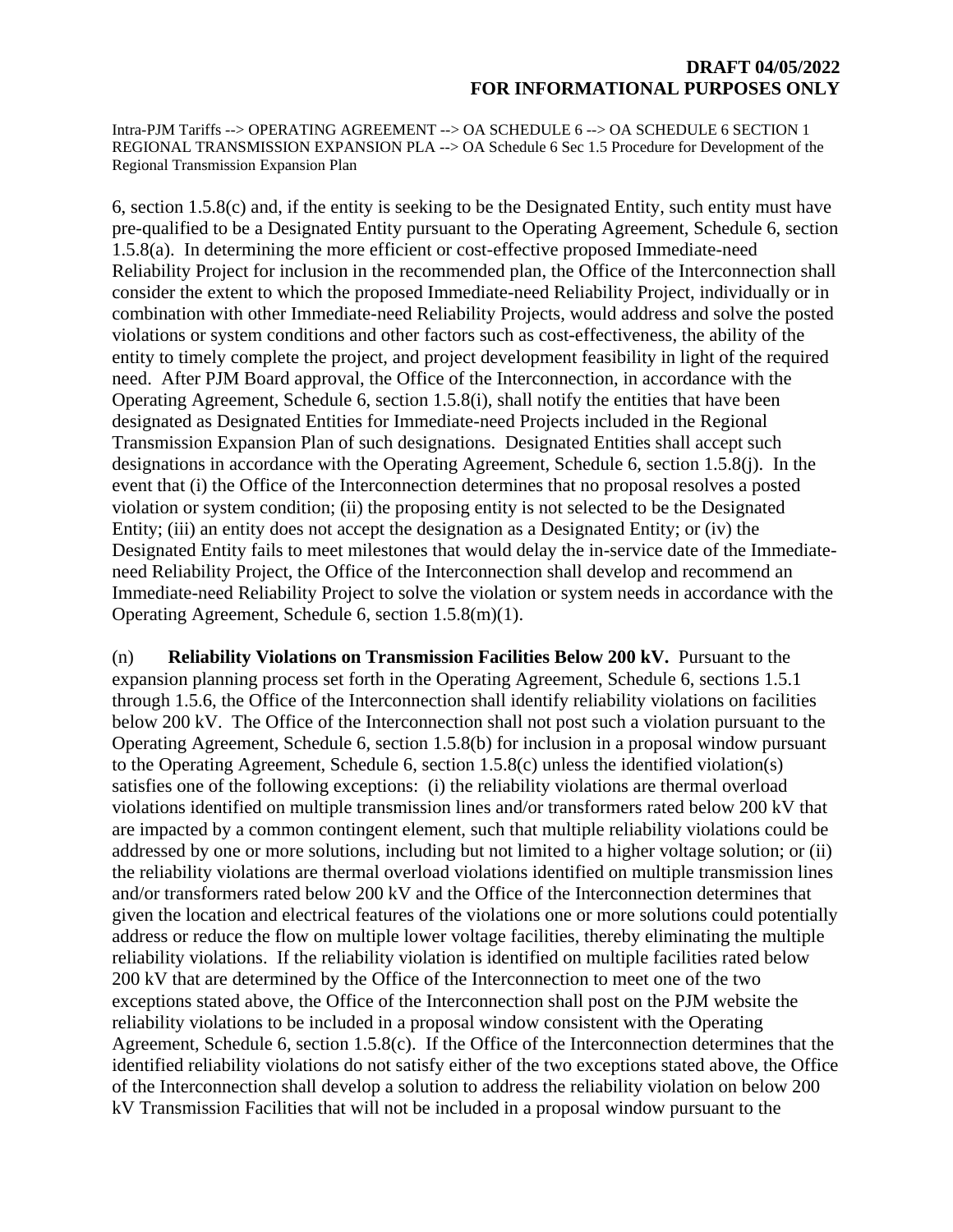Operating Agreement, Schedule 6, section 1.5.8(c). The Office of Interconnection shall post on the PJM website for review and comment by the Transmission Expansion Advisory Committee and other stakeholders descriptions of the below 200 kV reliability violations that will not be included in a proposal window pursuant to the Operating Agreement, Schedule 6, section 1.5.8(c). The descriptions shall include an explanation of the decision to not include the below 200 kV reliability violation(s) in Operating Agreement, Schedule 6, section 1.5.8(c) proposal window, a description of the facility on which the violation(s) is found, the Zone in which the facility is located, and notice that such construction responsibility for and ownership of the project that resolves such below 200 kV reliability violation will be designated to the incumbent Transmission Owner. After the descriptions are posted on the PJM website, stakeholders shall have reasonable opportunity to provide comments for consideration by the Office of the Interconnection. With the exception of Immediate-need Reliability Projects under the Operating Agreement, Schedule 6, section 1.5.8(m), PJM will not select an above 200 kV solution for inclusion in the recommended plan that would address a reliability violation on a below 200 kV transmission facility without posting the violation for inclusion in a proposal window consistent with the Operating Agreement, Schedule 6, section 1.5.8(c). All written comments received by the Office of the Interconnection shall be publicly available on the PJM website.

(o) **[Reserved]**

(p) **Thermal Reliability Violations on Transmission Substation Equipment.** Pursuant to the regional transmission expansion planning process set forth in the Operating Agreement, Schedule 6, sections 1.5.1 through 1.5.6, the Office of the Interconnection shall identify thermal reliability violations on existing transmission substation equipment. The Office of the Interconnection shall not post such thermal reliability violations pursuant to the Operating Agreement, Schedule 6, section 1.5.8(b) for inclusion in a proposal window pursuant to the Operating Agreement, Schedule 6, section 1.5.8(c) if the Office of the Interconnection determines that the reliability violations would be more efficiently addressed by an upgrade to replace in kind transmission substation equipment with higher rated equipment, excluding power transmission transformers, but including station service transformers and instrument transformers. If the Office of the Interconnection determines that the reliability violation does not meet the exemption stated above, the Office of the Interconnection shall post on the PJM website the reliability violations to be included in a proposal window consistent with the Operating Agreement, Schedule 6, section 1.5.8(c). If the Office of the Interconnection determines that the identified thermal reliability violations satisfy the above exemption to the proposal window process, the Office of the Interconnection shall post on the PJM website for review and comment by the Transmission Expansion Advisory Committee and other stakeholders descriptions of the transmission substation equipment thermal reliability violations that will not be included in a proposal window pursuant to Operating Agreement, Schedule 6, section 1.5.8(c). The descriptions shall include an explanation of the decision to not include the transmission substation equipment thermal reliability violation(s) in Operating Agreement, Schedule 6, section 1.5.8(c) proposal window, a description of the facility on which the thermal violation(s) is found, the Zone in which the facility is located, and notice that such construction responsibility for and ownership of the project that resolves such transmission substation equipment thermal violations will be designated to the incumbent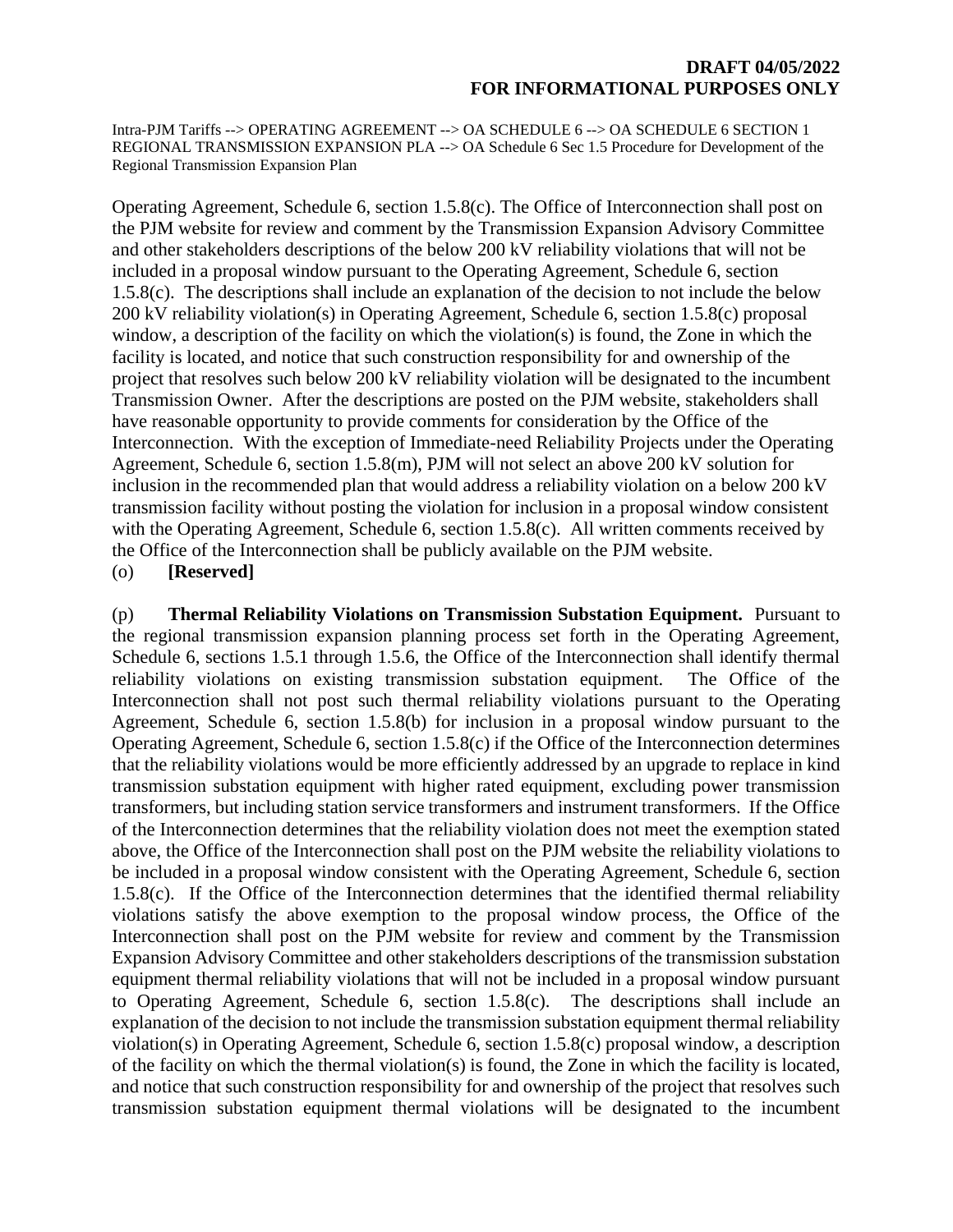Transmission Owner. After the descriptions are posted on the PJM website, stakeholders shall have reasonable opportunity to provide comments for consideration by the Office of the Interconnection. All written comments received by the Office of the Interconnection shall be publicly available on the PJM website.

### **1.5.9 State Agreement Approach.**

(a) State governmental entities authorized by their respective states, individually or jointly, may agree voluntarily to be responsible for the allocation of all costs of a proposed transmission expansion or enhancement that addresses state Public Policy Requirements identified or accepted by the state(s) in the PJM Region. As determined by the authorized state governmental entities, such transmission enhancements or expansions may be included in the recommended plan, either as a (i) Supplemental Project or (ii) state public policy project, which is a transmission enhancement or expansion, the costs of which will be recovered pursuant to a FERC-accepted cost allocation proposed by agreement of one or more states and voluntarily agreed to by those state(s). All costs related to a state public policy project or Supplemental Project included in the Regional Transmission Expansion Plan to address state Public Policy Requirements pursuant to this Section shall be recovered from customers in a state(s) in the PJM Region that agrees to be responsible for the projects. No such costs shall be recovered from customers in a state that did not agree to be responsible for such cost allocation. A state public policy project will be included in the Regional Transmission Expansion Plan for cost allocation purposes only if there is an associated FERC-accepted allocation permitting recovery of the costs of the state public policy project consistent with this Section.

(b) Subject to any designation reserved for Transmission Owners in the Operating Agreement, Schedule 6, section 1.5.8(l), the state(s) responsible for cost allocation for a Supplemental Project or a state public policy project in accordance with the Operating Agreement, Schedule 6, section 1.5.9(a) may submit to the Office of the Interconnection the entity(ies) to construct, own, operate and maintain the state public policy project from a list of entities supplied by the Office of the Interconnection that pre-qualified to be Designated Entities pursuant to the Operating Agreement, Schedule 6, section 1.5.8(a).

# **1.5.10 Multi-Driver Project.**

(a) When a proposal submitted by an existing Transmission Owner or Nonincumbent Developer pursuant to Operating Agreement, Schedule 6, section 1.5.8(c) meets the definition of a Multi-Driver Project and is designated to be included in the Regional Transmission Expansion Plan for purposes of cost allocation, the Office of the Interconnection shall designate the Designated Entity for the project as follows: (i) if the Multi-Driver Project does not contain a state Public Policy Requirement component, the Office of the Interconnection shall designate the Designated Entity pursuant to the criteria in the Operating Agreement, Schedule 6, section 1.5.8; or (ii) if the Multi-Driver Project contains a state Public Policy Requirement component, the Office of the Interconnection shall evaluate potential Designated Entity candidates based on the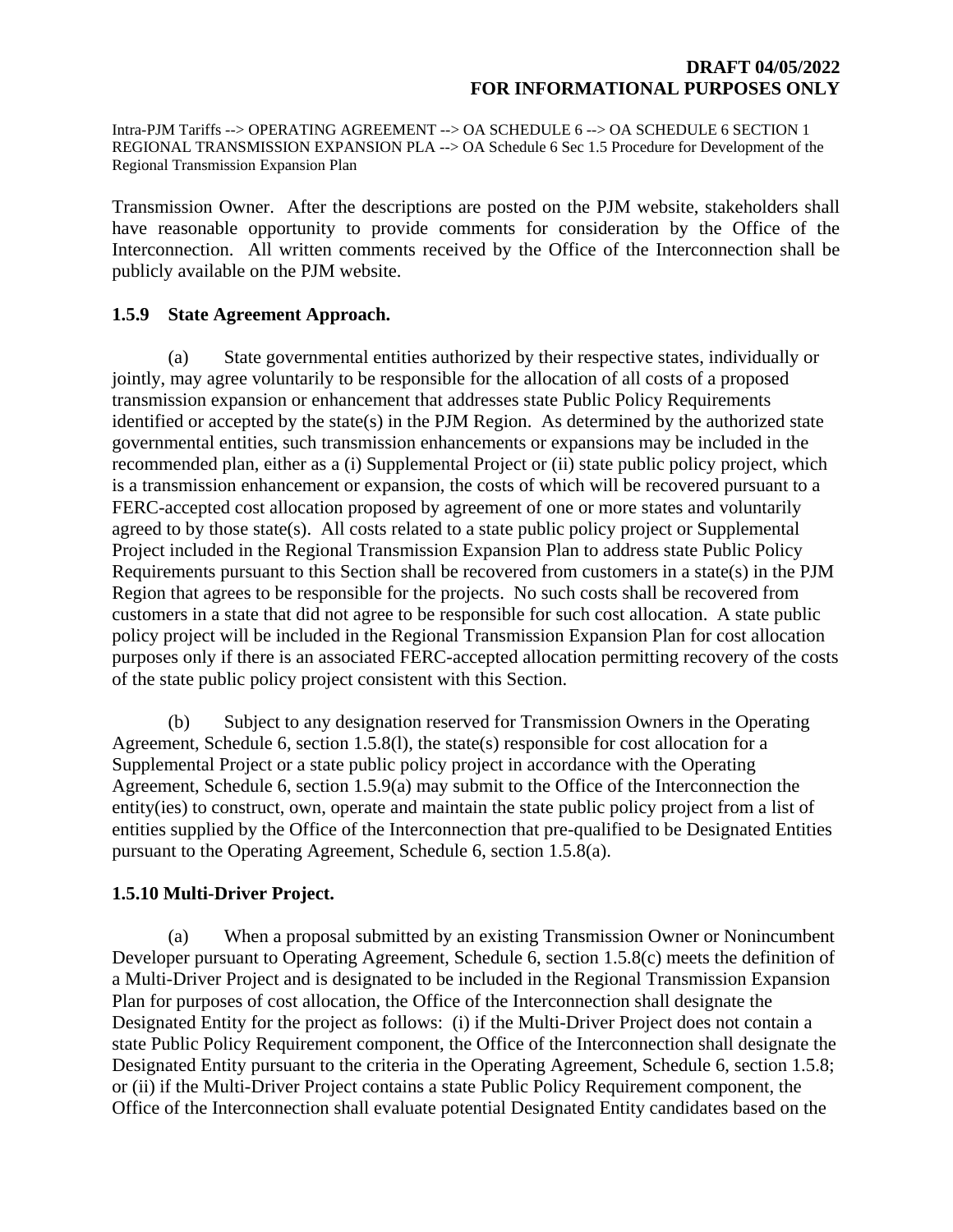criteria in the Operating Agreement, Schedule 6, section 1.5.8, and provide its evaluation to and elicit feedback from the sponsoring state governmental entities responsible for allocation of all costs of the proposed state Public Policy Requirement component ("state governmental entity(ies)") regarding its evaluation. Based on its evaluation of the Operating Agreement, Schedule 6, section 1.5.8 criteria and consideration of the feedback from the sponsoring state governmental entity(ies), the Office of the Interconnection shall designate the Designated Entity for the Multi-Driver Project and notify such entity consistent with the Operating Agreement, Schedule 6, section 1.5.8(i). A Multi-Driver Project may be based on proposals that consist of (1) newly proposed transmission enhancements or expansions; (2) additions to, or modifications of, transmission enhancements or expansions already selected for inclusion in the Regional Transmission Expansion Plan; and/or (3) one or more transmission enhancements or expansions already selected for inclusion in the Regional Transmission Expansion Plan.

(b) A Multi-Driver Project may contain an enhancement or expansion that addresses a state Public Policy Requirement component only if it meets the requirements set forth in the Operating Agreement, Schedule 6, section 1.5.9(a) and its cost allocations are established consistent with the Tariff, Schedule 12, section  $(b)(xii)(B)$ .

(c) If a state governmental entity(ies) desires to include a Public Policy Requirement component after an enhancement or expansion has been included in the Regional Transmission Expansion Plan, the Office of the Interconnection may re-evaluate the relevant reliability-based enhancement or expansion, Economic-based Enhancement or Expansion, or Multi-Driver Project to determine whether adding the state-sponsored Public Policy Requirement component would create a more cost effective or efficient solution to system conditions. If the Office of the Interconnection determines that adding the state-sponsored Public Policy Requirement component to an enhancement or expansion already included in the Regional Transmission Expansion Plan would result in a more cost effective or efficient solution, the state-sponsored Public Policy Requirement component may be included in the relevant enhancement or expansion, provided all of the requirements of the Operating Agreement, Schedule 6, section 1.5.10(b) are met, and cost allocations are established consistent with the Tariff, Schedule 12, section  $(b)(xii)(B)$ .

(d) If, subsequent to the inclusion in the Regional Transmission Expansion Plan of a Multi-Driver Project that contains a state Public Policy Requirement component, a state governmental entity(ies) withdraws its support of the Public Policy Requirement component of a Multi-Driver Project, then: (i) the Office of the Interconnection shall re-evaluate the need for the remaining components of the Multi-Driver Project without the state Public Policy Requirement component, remove the Multi-Driver Project from the Regional Transmission Expansion Plan, or replace the Multi-Driver Project with an enhancement or expansion that addresses remaining reliability or economic system needs; (ii) if the Multi-Driver Project is retained in the Regional Transmission Expansion Plan without the state Public Policy Requirement component, the costs of the remaining components will be allocated in accordance with the Tariff, Schedule 12; (iii) if more than one state is responsible for the costs apportioned to the state Public Policy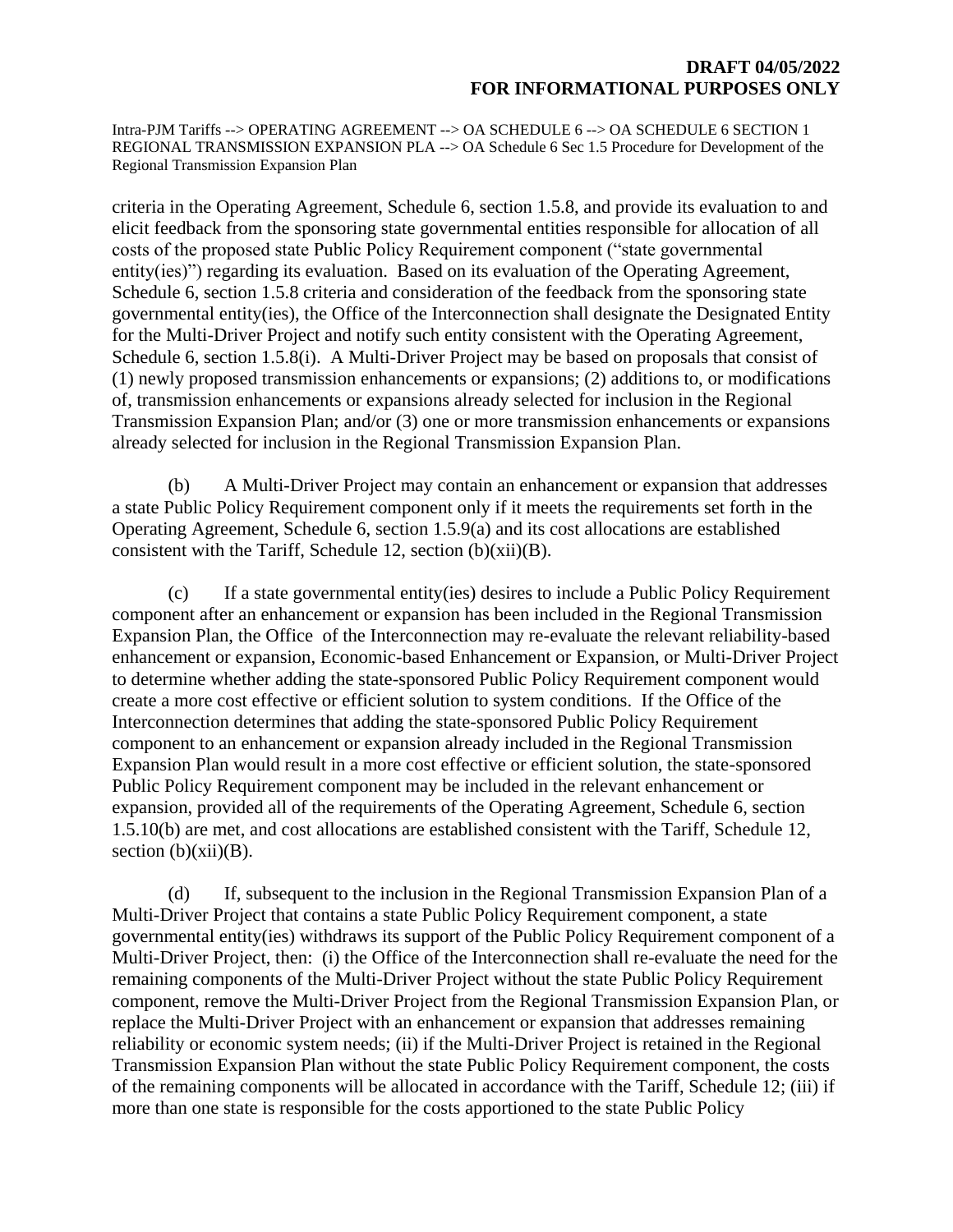Requirement component of the Multi-Driver Project, the remaining state governmental entity(ies) shall have the option to continue supporting the state Public Policy component of the Multi-Driver Project and if the remaining state governmental entity(ies) choose this option, the apportionment of the state Public Policy Requirement component will remain in place and the remaining state governmental entity(ies) shall agree upon their respective apportionments; (iv) if a Multi-Driver Project must be retained in the Regional Transmission Expansion Plan and completed with the State Public Policy component, the state Public Policy Requirement apportionment will remain in place and the withdrawing state governmental entity(ies) shall continue to be responsible for its/their share of the FERC-accepted cost allocations as filed pursuant to the Tariff, Schedule 12, section (b)(xii)(B).

(e) The actual costs of a Multi-Driver Project shall be apportioned to the different components (reliability-based enhancement or expansion, Economic-based Enhancement or Expansion and/or Public Policy Requirement) based on the initial estimated costs of the Multi-Driver Project in accordance with the methodology set forth in the Tariff, Schedule 12.

(f) The benefit metric calculation used for evaluating the market efficiency component of a Multi-Driver Project will be based on the final voltage of the Multi-Driver Project using the Benefit/Cost Ratio calculation set forth in the Operating Agreement, Schedule 6, section 1.5.7(d) where the Cost component of the calculation is the present value of the estimated cost of the enhancement apportioned to the market efficiency component of the Multi-Driver Project for each of the first 15 years of the life of the enhancement or expansion.

(g) Except as provided to the contrary in this Operating Agreement, Schedule 6, section 1.5.10 and Operating Agreement, Schedule 6, section 1.5.8 applies to Multi-Driver Projects.

(h) The Office of the Interconnection shall determine whether a proposal(s) meets the definition of a Multi-Driver Project by identifying a more efficient or cost effective solution that uses one of the following methods: (i) combining separate solutions that address reliability, economics and/or public policy into a single transmission enhancement or expansion that incorporates separate drivers into one Multi-Driver Project ("Proportional Multi-Driver Method"); or (ii) expanding or enhancing a proposed single driver solution to include one or more additional component(s) to address a combination of reliability, economic and/or public policy drivers ("Incremental Multi-Driver Method").

(i) In determining whether a Multi-Driver Project may be designated to more than one entity, PJM shall consider whether: (i) the project consists of separable transmission elements, which are physically discrete transmission components, such as, but not limited to, a transformer, static var compensator or definable linear segment of a transmission line, that can be designated individually to a Designated Entity to construct and own and/or finance; and (ii) each entity satisfies the criteria set forth in the Operating Agreement, Schedule 6, section 1.5.8(f). Separable transmission elements that qualify as Transmission Owner Upgrades shall be designated to the Transmission Owner in the Zone in which the facility will be located.